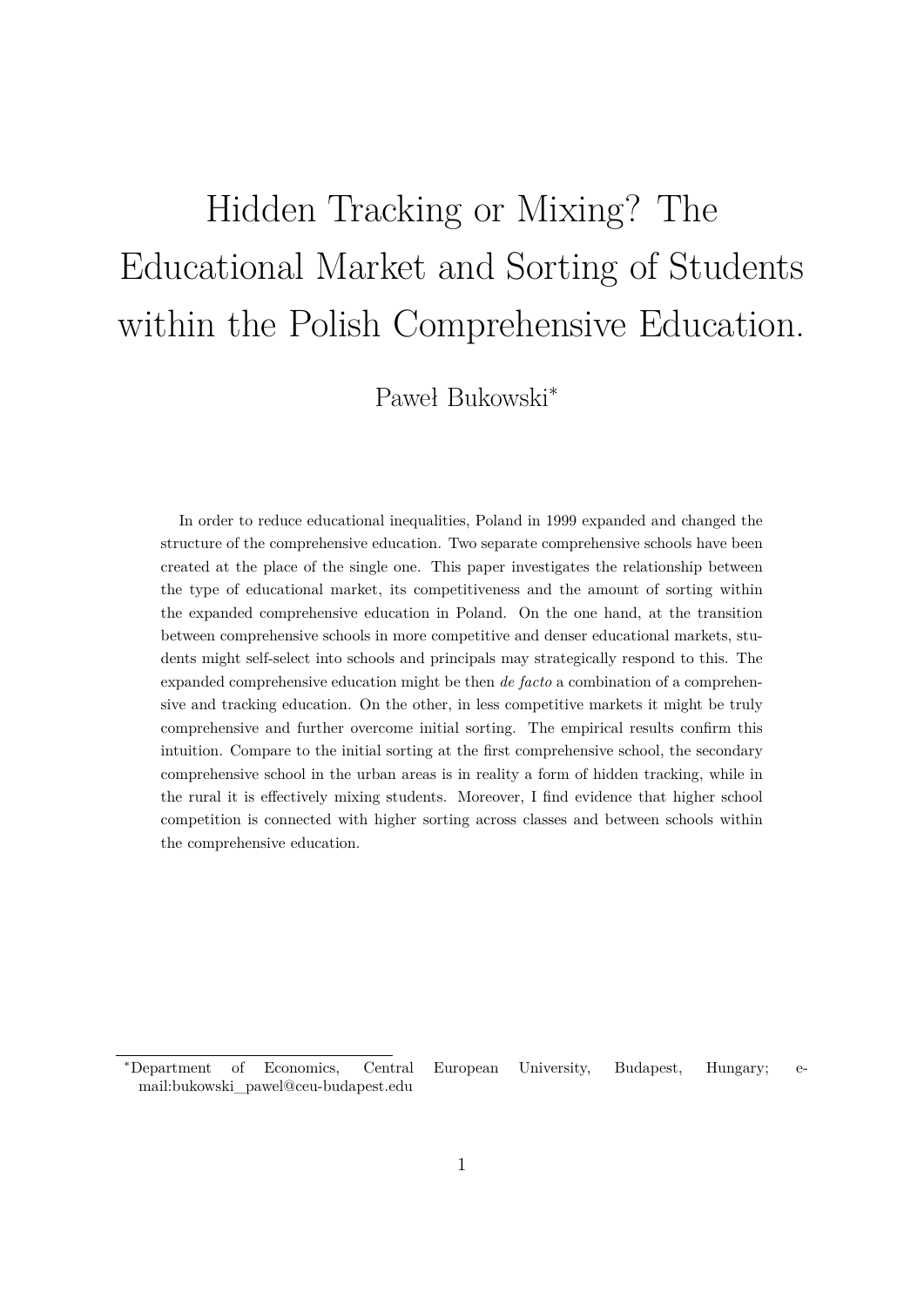# **1 Introduction**

The length of comprehensive education, relative to tracking<sup>1</sup>, is at the core of the debate about educational inequalities (Betts 2011).<sup>2</sup> In the European context<sup>3</sup>, the literature shows that expansion of comprehensive education (and shortening tracking) reduce income inequalities (Meghir and Palme 2005), inter-generational income correlation (Brunello and Checchi 2007, Pekkarinen et al. 2009) and dispersion of student achievement measures (Gamoran 1996, Ammermüller 2005, Hanushek and Woessmann 2007, Horn 2009).<sup>4</sup> Because of these reasons, the reforms aimed at reducing tracking became main policy tools to fight educational inequalities of opportunities (in i.e. Sweden, Finland or Norway). The Polish education system experienced similar changes in 1999. Because it has been always characterized by relatively strong educational inequalities of opportunities (Bukowski and Kobus 2012), the main component of the reform was the expansion of the comprehensive (and compulsory) education from 8 to 9 years. However, it has been also split into two separate schools: a 6-year elementary school and a 3-year lower secondary school (called *gimnazjum*). The admission to these schools is based on catchment areas, however parents may request an alternative school. In addition to this, standardized examinations have been introduced after each stage of education.

Even though the first 9 years of education in Poland is *de jure* comprehensive, in some local educational markets it might be *de facto* a combination of a comprehensive and tracking education. This is because at the entrance to *gimnazjum* students are relatively more mobile, their achievements are known and there is a clear ranking of these schools. As a result, *gimnazja* face more intense competition than elementary schools, which may lead to a strategic behaviour of school principals and create additional stage of sorting

<sup>&</sup>lt;sup>1</sup>In the comprehensive education every student has a right to attend a local school and admission process is not based on any measure of previous achievement. Conversely, in the tracking education, students are sorted into schools or classes based on their merit.

<sup>2</sup>By this term I mean both: the dispersion of a distribution of a measure of student performance and the educational inequalities of opportunities. When it matters, I make this distinction explicit in the text.

<sup>3</sup> In Europe students are usually sorted into different schools, while in the US - into different classes within a school. Importantly, in many countries (including Poland) students are assigned into a specific class, which is not changed across courses. Therefore the composition of peers is often fixed during each stage of education.

<sup>&</sup>lt;sup>4</sup>Nevertheless, there are few studies which show that there is no negative effect of tracking (Galindo-Rueda and Vignoles 2005, Waldinger 2006). In the US, the early studies show a negative effect of tracking on inequalities (Hoffer 1992, Argys et al. 1996), however they may fail to establish the causal relationships. The later works, which try to alleviate the endogeneity problems, find null (Betts and Shkolnik 2000a, Zimmer 2003) or decreasing (Figlio and Page 2002) effect of tracking on inequalities.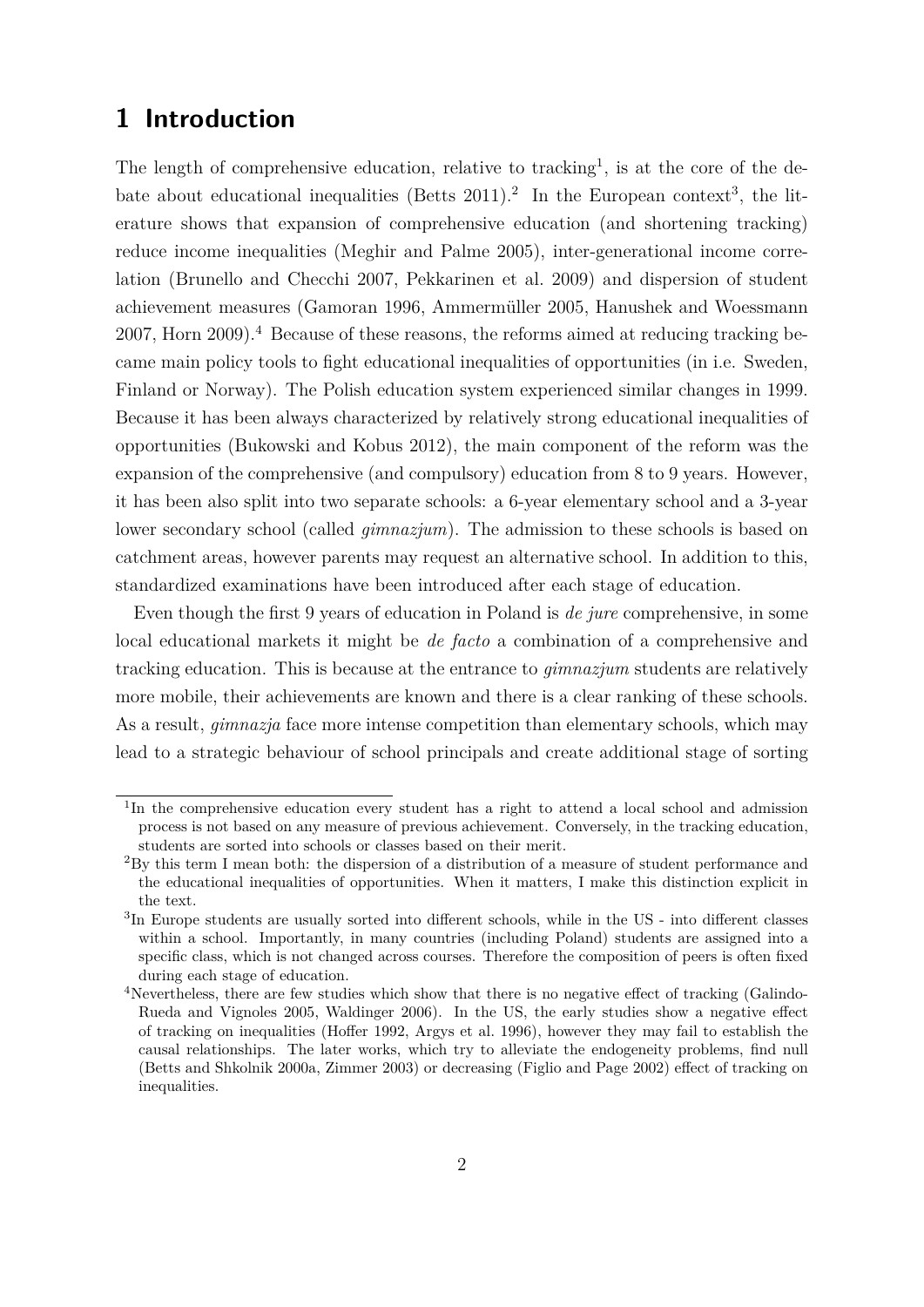within the comprehensive education. On the other hand, in less competitive markets the expanded comprehensive education might be truly comprehensive and the secondary comprehensive school might further overcome initial sorting. This is because there is less *gimnazja* than elementary schools, which leads to further mixing of students.

This paper investigates the relationship between the type of educational market, its competitiveness and the amount of sorting within the expanded comprehensive education in Poland. I consider sorting at the entrance to elementary school as a reflection of residential sorting and general student mobility specific for a given educational market. Next, I'm looking on how different educational markets influence sorting into *gimnazjum*, *relative* to the initial sorting.<sup>5</sup>

I find evidence for the heterogeneous effect. At the transition between the corresponding stages of the comprehensive education, in the rural areas sorting within a school and between schools becomes weaker (students are more heterogeneous at the class and school levels), while in the case of the urban areas both types of sorting are reinforced. In other words, compare to the initial sorting at the elementary school level, *gimnazjum* in the urban areas is in reality a form of hidden tracking, while in the rural it is effectively mixing students. Moreover, schools with higher share of non-local students are on average more homogeneous and have higher sorting across classes.

Firstly, the school network and competition are likely reasons for the differential change in sorting between schools. Because of a school choice, higher parental education and low commuting costs, in the urban areas parents and students are more likely to select alternative comprehensive school than in the rural areas. At the same time, because of the clear economies of scale, school principals have motivation to compete between each other for students. According to the school choice literature (Tiebout 1956, Epple and Romano 1998, Hoxby 2000, Rothstein 2007, Hsieh and Urquiola 2006) the more competitive educational market should generally lead to a higher sorting between schools. On the other hand, the fact that there are more elementary schools than *gimnazja* is directly leading to mixing of students between schools. This is true in both areas, but is likely to be the only force in the rural areas.

Secondly, I argue that the heterogeneous change in sorting within a school might be a result of competition. Theoretical model developed by Epple et al. (2002) shows that, as long as parents consider peer group quality, school principals might want to

<sup>&</sup>lt;sup>5</sup>This approach is somehow similar to the difference-in-difference methodology, where change in mechanisms on the specific educational market ("treatment" - i.e. higher school competition caused by a school ranking interacted with high student mobility) influences flow of students from the first to the second stage of comprehensive education ("before" and "after").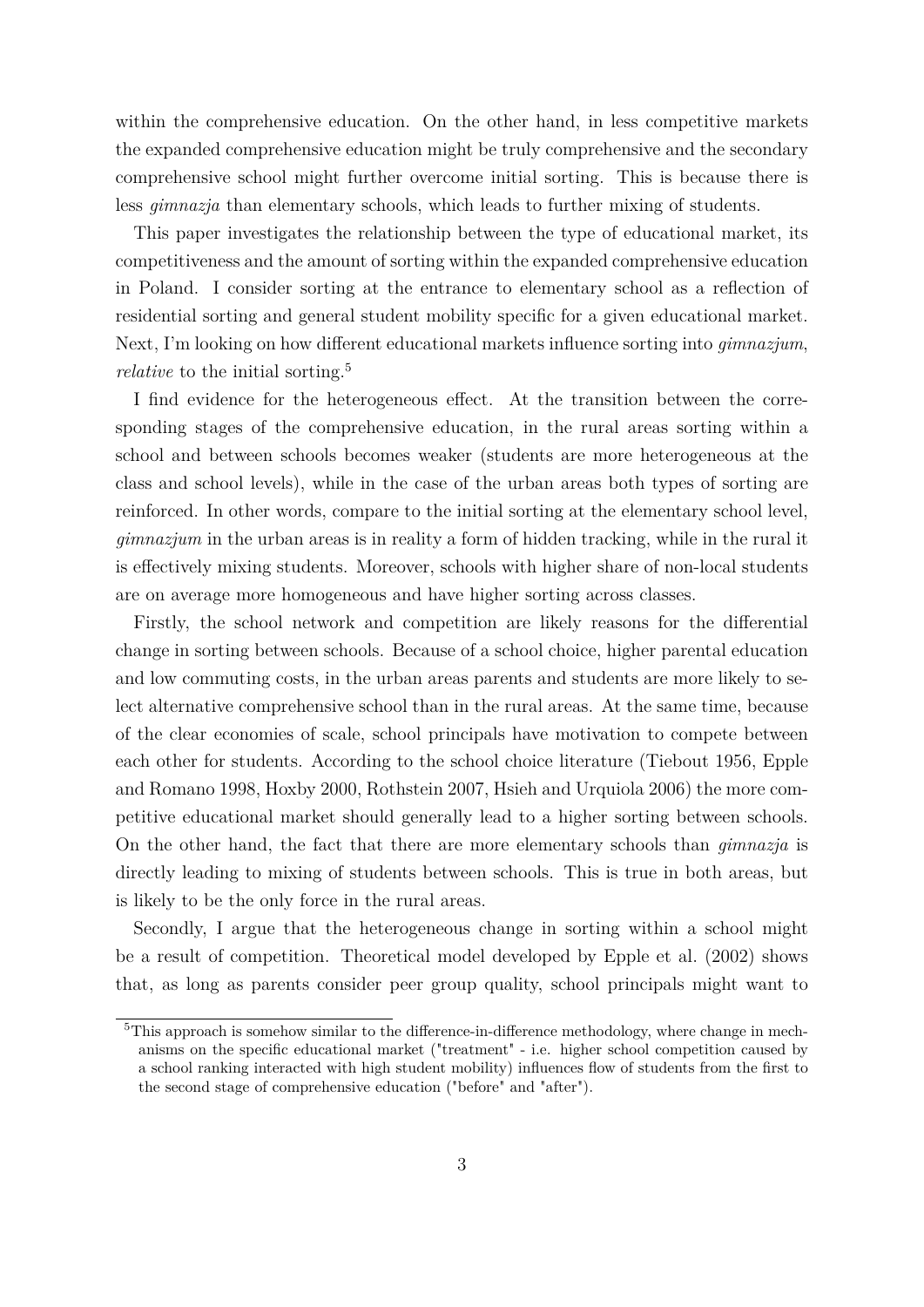attract them by creation of a high track within a school. Despite the political pressure to randomize class composition, <sup>6</sup> I observe increase in sorting within urban *gimnazja*. Anecdotal evidence suggests that language classes might serve as a signaling device, for instance: a French language class effectively excludes the low-class students from the peer group. Contrary to this, the lack of competition leads to mixing of rural students across classes.<sup>7</sup>

The focus of this paper is on the interplay between characteristics of the educational market and sorting of student, however it would be also informative to estimate a similar effect of the change in the structure of the comprehensive education. The 1999 educational reform has replaced the single 8-year long elementary school by two schools: the new 6-years elementary school and 3-years *gimnazjum*. I argue that my research design can provide me with the effect of the change in the regime, which is biased toward higher sorting. This means that in the case of rural areas I estimate the lower bound of the effect and the actual increase in mixing of student was at least as large as the reported change. Contrary to this, in the case of the urban areas I estimate the upper bound, so in reality the change in sorting might be neutral. Nevertheless, the result clearly show that splitting comprehensive education is potentially a very effective tool in fighting inequalities of opportunities in areas with low competition between schools.

The contribution of this paper is threefold. Firstly, it underlines the importance of the local educational market competitiveness for educational inequalities. Understanding the mechanisms, which lead to student sorting will allow to design policy tools, which fit better to local conditions. Secondly, the positive interplay between a competition and sorting within a school contributes to the school choice literature, which mostly focuses on sorting between schools. This suggests, that sorting practices at the school level might be a strategic decision of school principals. Moreover, the attention so far has focused on the effect of the private educational sector. In this research I show that similar effects may appear in the markets with marginal role of the private sector. Finally, this research argues that the trade-off between length of tracking and comprehensive education is just part of the picture. The structure of the later might introduce additional stages of sorting or mixing and thus be not neutral for inequalities. Therefore, the attention of scholars and policymakers should not only focus on *for how long* to keep students in the

<sup>&</sup>lt;sup>6</sup>In Poland, within a given stage of education assignment of students into classes is fixed across grades and subjects.

<sup>7</sup>The political pressure toward reducing inequalities might be a reason behind this practice.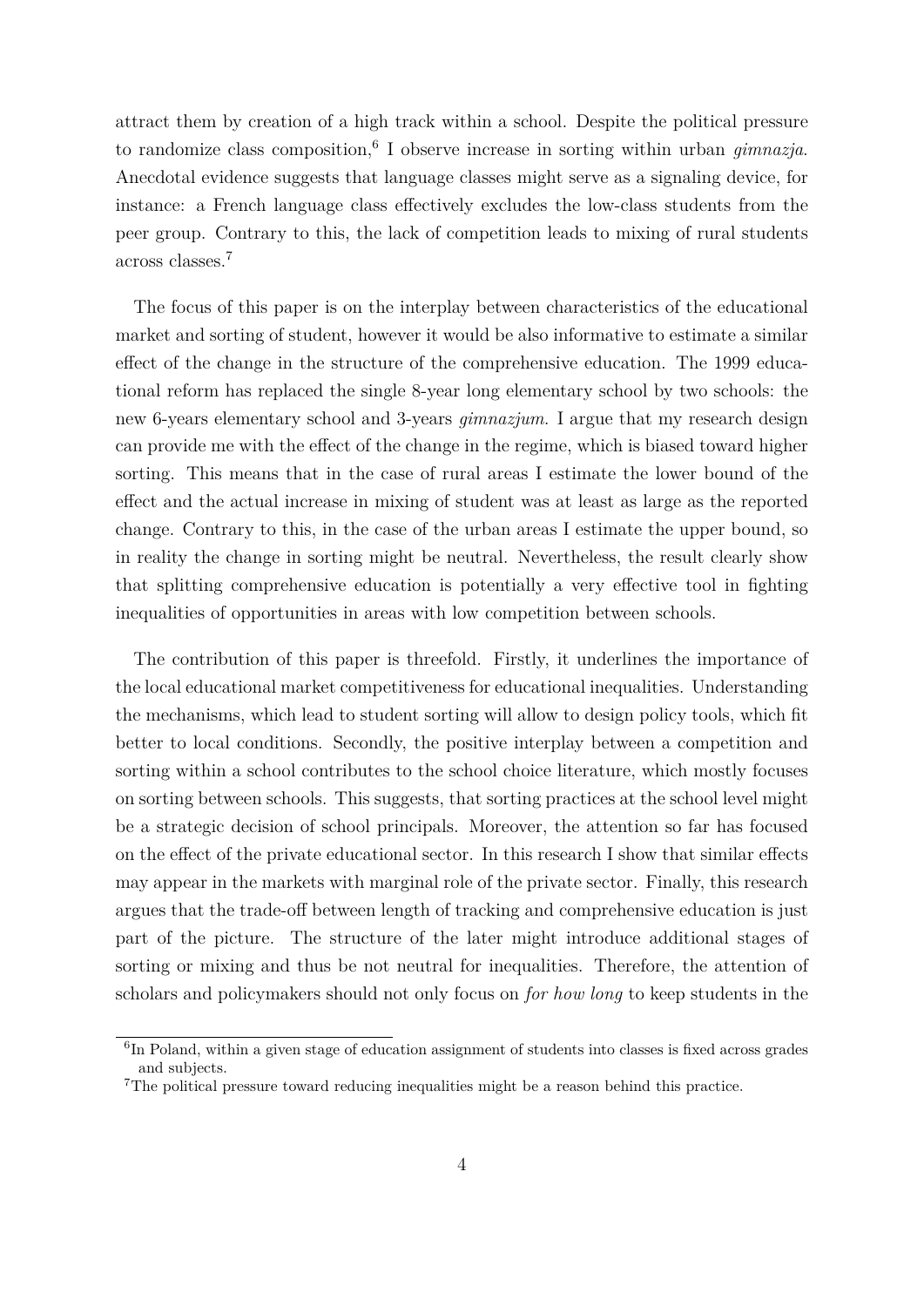comprehensive part of education, but also more generally *how*. 8

The paper is organized as follows. In the section 2 I discuss sorting in the Polish education system. The section 3 is devoted to the research design and data. In the section 4 I show the results and robustness checks. In the section 5 I interpret the results and finally, in the section 6, I conclude.

## **2 Institutional Background and Sorting of Students**

The Polish comprehensive and compulsory education system consists of 6 years of elementary school, which is then followed by 3 years of *gimnazjum*. The admission to the comprehensive schools is based on catchment areas, which means that every student living within this area has a right to attend a given public school. However, parents may request an alternative school, but its principal has a right to reject the application. The elementary school and *gimnazjum* are completely separated entities, with different managerial and teaching body, but usually they serve the same community of students. Because there are more elementary schools than *gimnazja*<sup>9</sup> , the catchment area for the later is usually larger and contains the catchment areas from local elementary schools. During the comprehensive education, students are examined by the two standardized, externally graded and obligatory examinations: a low stake after elementary school (6th grade) and a high stake after *gimnazjum* (9th grade). The later serves as a basis for the admission into the higher secondary education, which is a first part of tracking. Students can choose a track (academic, mixed or vocational) and apply to any high schools, but the admission is not granted.

At the entrance to each school students are assigned into classes. Unlike the other educational systems (i.e. the US) this assignment is fixed across grades and subjects. The reallocation across classes are allowed only in special situations, therefore usually the peer composition of classes is constant within each stage of education.

<sup>8</sup>Not much has been done to analyze this in other settings. For Poland, Dolata (2011) shows that introduction of *gimnazjum* reinforces sorting between urban schools. However, this work suffers from the identification issues - it's hard to establish causal effect as the result might reflect sorting at the elementary school or common education process. In my work, I alleviate these problems by the comparison of background (pre-determined) characteristics between students at both elementary school and *gimnazjum*. Thanks to this, I can separate sorting of students at the entrance to both stages of comprehensive education.

<sup>9</sup>Most of elementary schools have been constructed during the past 50 years, while *gimnazja* have appeared just decade ago. The network of elementary schools thus reflects the past demographic situation and it is considered as too dense. The network of *gimnazja*, in turn, is more "rational" in the sense that it is better adjusted to the current demographic needs. In addition to this, elementary schools serve younger children for whom distance to a school matter more than for older children.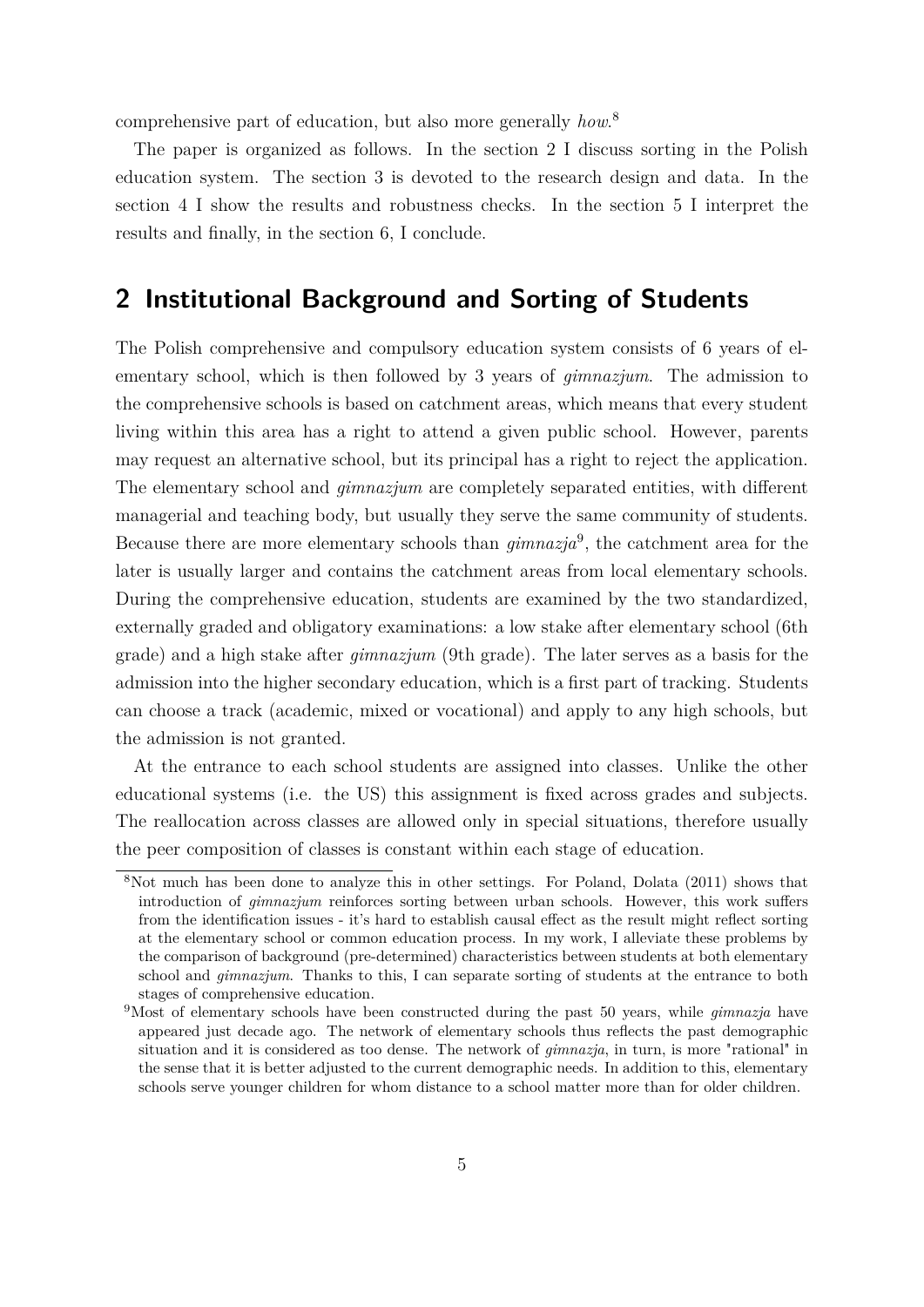#### **2.1 Sorting Between Schools**

The first and the most basic reason why students are similar to each other within a school is residential sorting. Because of various reasons (i.e. neighborhood quality, local economic conditions or historical accidents) similar people tend to live together within a school catchment area (Tiebout 1956). At the same time, the housing prices might be influenced by a local school characteristics, which further reinforces self selection (Figlio and Lucas 2004, Kane et al. 2006). As a result, residential sorting is often the main source for differences in student composition across schools.

The second source is a school choice. Lower financial and informational constraints may lead high-class parents to send their kids to an alternative school with a better reputation. Therefore, as shown in Epple and Romano (1998), the larger and more competitive educational market should generally lead to higher sorting. Nevertheless, in the case of rural areas the educational market is limited - the school choice is small and the potential cost of sending a child to a non-local school is relatively high.<sup>10</sup> This is not the case in urban areas, where transportation costs are low, number of schools higher and parents more educated.

Table 1: The School Network in Poland 2012/13

| Stage                     | All  | Urban Rural |      |
|---------------------------|------|-------------|------|
|                           |      |             |      |
| Elementary Schools 12 696 |      | 4092        | 8604 |
| Gimnazia                  | 6470 | 2748        | 3722 |
| Ratio                     | 1.96 | 1.49        | 2.31 |

source: Herczynski and Sobotka (2013, p.38,49- 50). Ratio is the number of elementary schools divided by the number of *gimnazja*.

How *gimnazja* changes intensity of sorting between schools is ambiguous. Firstly, there are less *gimnazja* than elementary schools and since both stages are obligatory, students from different elementary schools will be mixed together in one *gimnazjum*. This decreases sorting between schools. Table 1 shows ratio of the number of elementary schools to *gimnazja* in a rural-urban breakdown. There are on average around two elementary school per one *gimnazjum*, but this number differs between the urban and rural areas with the former having much smaller ratio. Even though the mixing effect

 $10$ It includes a transportation cost, missing links with peers from the neighborhood, limited possibilities of grass-root actions with other parents.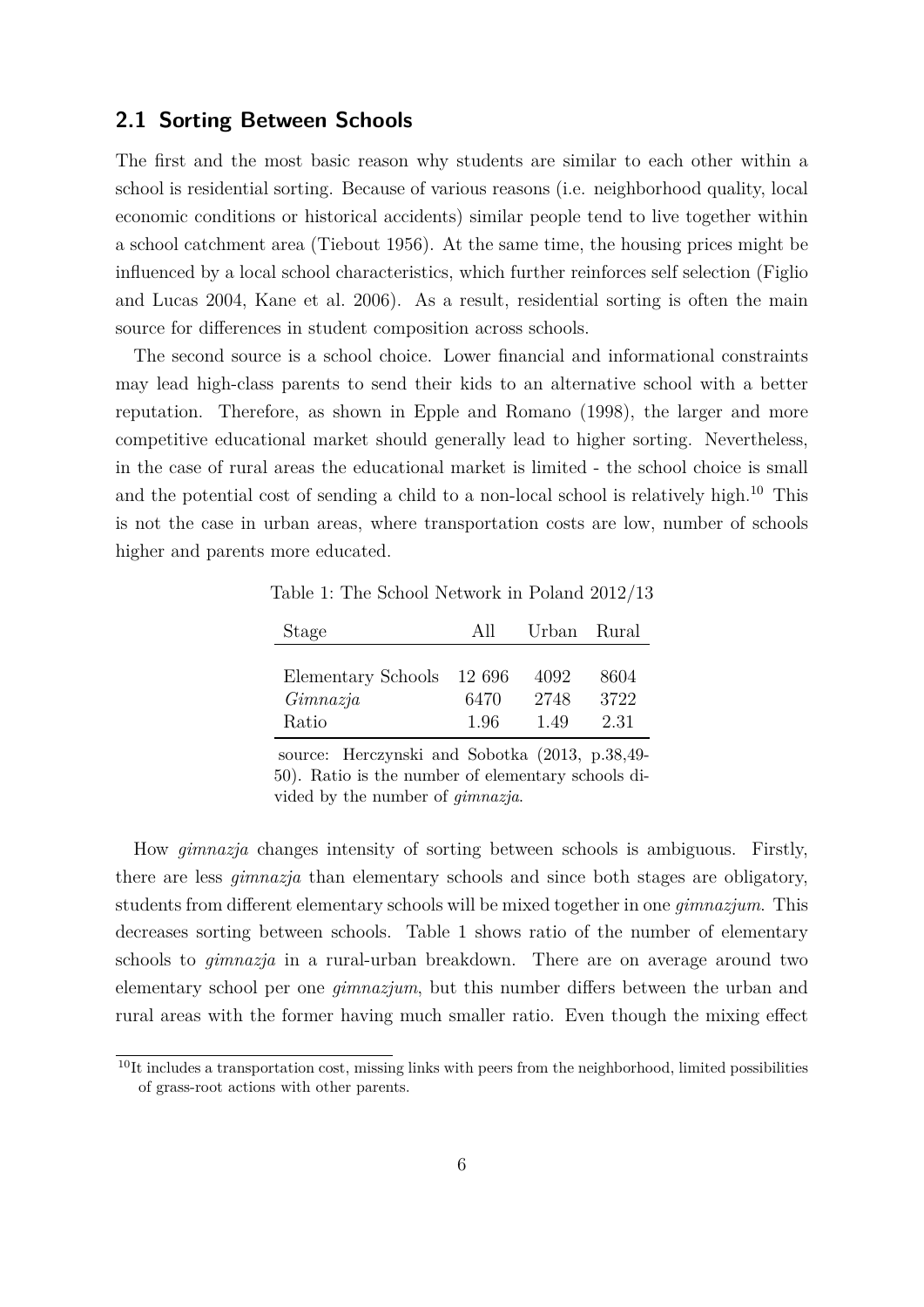should take place in both areas, it will be more visible in the rural schools. On the other hand, since elementary schools are separated from *gimnazja* and older students are more mobile, parents may want to adjust their choice and send children to *gimnazjum* other than a local one. Thanks to the standardized examinations parents have an access to easy-accessible rankings of *gimnazja*, which limit the informational constraints and thus makes the selection of school easier. The sorting effect should be more important in the urban areas.

## **2.2 Sorting Within a School**

In contrast to sorting between schools, sorting within a school is mainly determined by a school's principal (who, in turn, might be influenced by parents or other agents). There are reasons why she might want to sort students across classes. Firstly, there might be an advantage for principals and parents for placing students from one neighborhood into one class. Parents can share cost of transportation, help each other in the case of school problems (like conflict with a teacher) and principals can coordinate a course schedule with a school transportation. Nevertheless, because of residential sorting, this will result in grouping similar students together in one class. Another reason might be cost of extra school activities, which are shared by parents i.e. school excursions. Grouping poor and rich students separately allows to adjust school activities to the parental budget. Finally, adjustment of class composition based on language knowledge might also reproduce the class division of the society. Since more advantaged students are more likely to receive language classes before entering a school they will be placed into one class.<sup>11</sup>

*Gimnazjum* should generally lead to an increase in sorting within a school when schools are competing for students or students are coming from diverse environments. Firstly, the standardized examination after the sixth grade (just before entering *gimnazjum*) provides principals with relatively accurate signal about students' abilities (they are generally unknown at the entrance to elementary school). Therefore it is relatively easy for principals of *gimnazja* to create specialized classes, which may attract parents and students. Secondly, similarly as at the entrance to elementary school, principals may want to sort students based on their language knowledge (or other specific abilities, i.e. sport). After the sixth grade however, the difference between students are likely to be larger, and as long as it's more connected with students' background, the homogeneity of classes may increase. On the other hand, there is a political pressure to decrease

<sup>11</sup>Perhaps high-class parents know about this and may strategically send their kids to an extra language course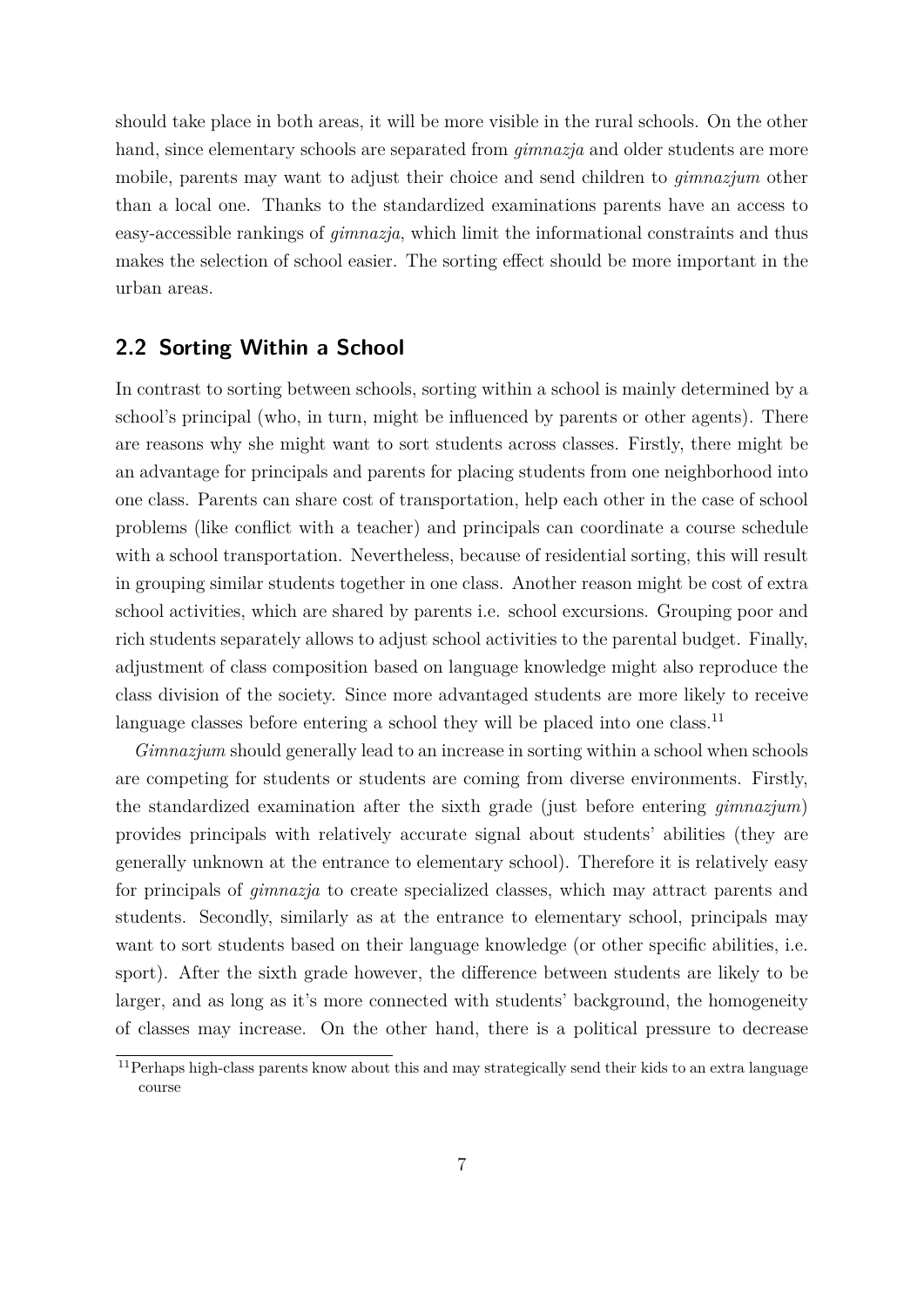educational inequalities, therefore principals may want to randomize class composition.<sup>12</sup>

# **3 Empirical Strategy and Data**

## **3.1 Data**

The data are drawn from the first wave (2010) from the panel of the sample of Polish students created by the Educational Value Added Team.<sup>13</sup> The cross-section consists of almost 6000 first-graders and 6000 sixth-graders (which is the first grade of *gimnazjum*) from 360 randomly drawn schools in Poland. The main outcome variable and measure of background characteristics is a standardized (separately for the first and sixth graders) cumulative score from the Raven's Progressive Matrix test. For each student's *i* from grade *g*, I calculate so-called a z-score:

$$
zscore_{ig} = \frac{score_{ig} - score_g}{sdscore_g}
$$

where  $score_{iq}$  is a raw Raven score and  $sdscore_{iq}$  is a standard deviation of Raven score for each grade. Beside this, the set of student, parental, school and county<sup>14</sup> characteristics are available. Importantly, it includes questions about each school's sorting practices. All the statistics used in the paper are weighted using an appropriate weighting scheme, thus the results should be interpreted as representative for the corresponding Polish populations. Table 2 summarizes the available sample.

<sup>12</sup>In the 5th Section I discuss a qualitative study of principals' policies toward a class composition. Majority of answers were clearly indicating willingness to make hetereogeneous classes, however they also underlined the need for sorting based on i.e. language knowledge.

<sup>&</sup>lt;sup>13</sup>The Educational Value Added research team is a part of the Central Examination Commission, a Polish institution which is conducting obligatory exams for all students in Poland

<sup>14</sup>Because of the school anonymity reasons I don't have access to the municipality level data.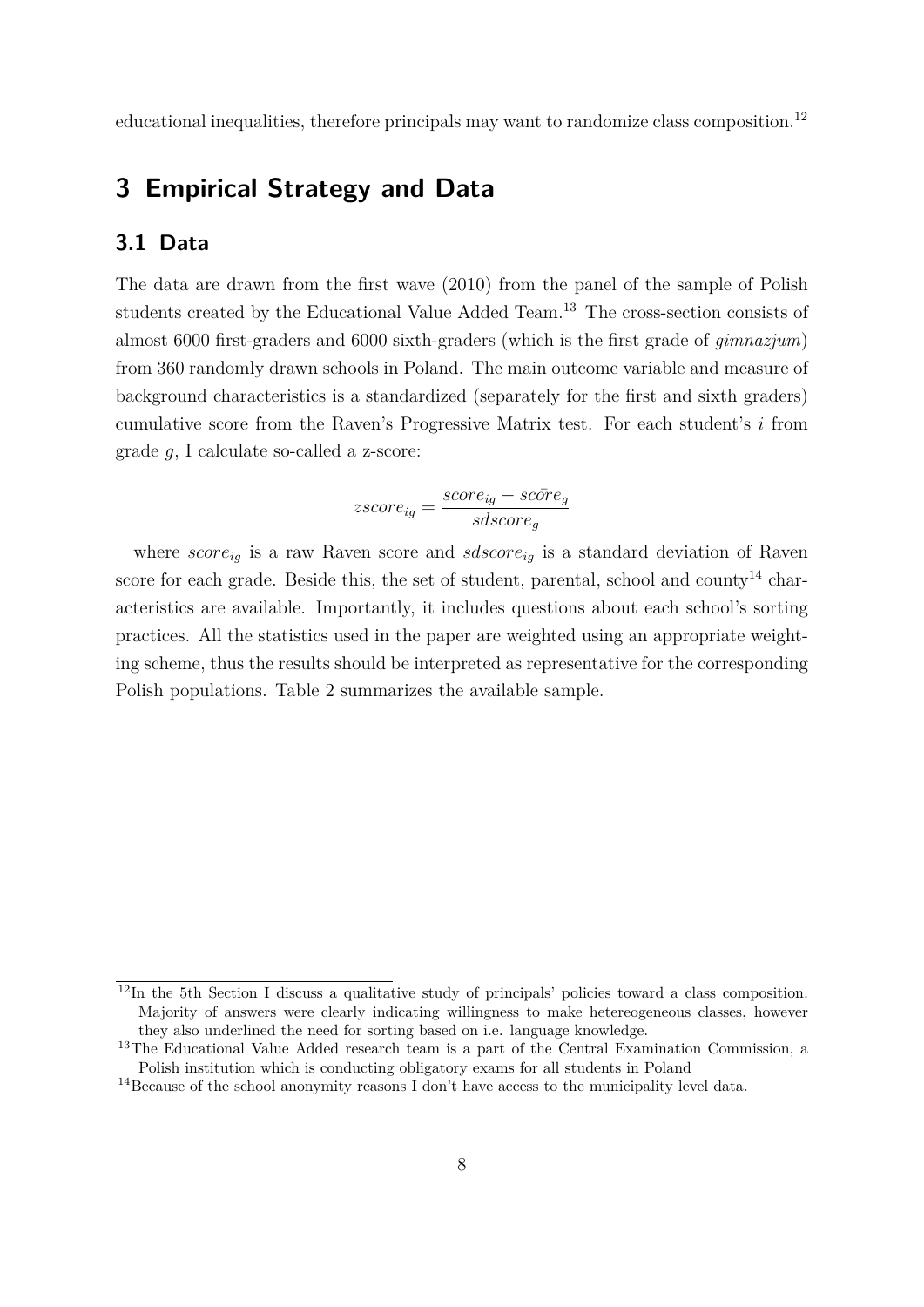|                                            |               |       | Elementary  | School          |                  |                                                       |                    | Gimnazjum                                   |          |            |
|--------------------------------------------|---------------|-------|-------------|-----------------|------------------|-------------------------------------------------------|--------------------|---------------------------------------------|----------|------------|
| Variable                                   | $\frac{1}{2}$ | Mean  | Dev.<br>St. | Мin             | Max              | Obs.                                                  | Mean               | Dev.<br>St.                                 | $\lim$   | Max        |
| Full sample                                |               |       |             |                 |                  |                                                       |                    |                                             |          |            |
| Raw Raven's score                          | 5589          | 27.42 | 8.38        |                 |                  |                                                       | 45.27              |                                             | $\circ$  | ${\rm 60}$ |
| Respondents per school                     | 5749          | 36.17 | 10.04       | $\infty$        | 0 G<br>0 G       | $\begin{array}{c} 4907 \\ 104 \\ 4916 \\ \end{array}$ | 34.39              | $7.58$<br>7.14                              | $\Box$   | 58         |
| Respondents per class<br>Numbef of schools | 5749<br>180   | 19.35 | 4.17        | $\infty$        | 30 <sup>°</sup>  | $150\,$                                               | 17.81              | 4.09                                        | $\circ$  | 30         |
| $Urban\ sample$                            |               |       |             |                 |                  |                                                       |                    |                                             |          |            |
| Raw Raven's score                          | 2103          | 29.16 | 8.31        | 9               | 55               |                                                       |                    |                                             | G        |            |
| Respondents per school                     | 2181          | 39.83 | 8.25        | $\Box$          | 56               | 1524<br>1526                                          | $46.32$<br>$35.48$ | $\begin{array}{c} 7.48 \\ 8.53 \end{array}$ | $\Box$   | 8g<br>00   |
| Respondents per class<br>Numbef of schools | 2181<br>58    | 20.2  | 4.23        | $\infty$        | $\infty$         | 1526<br>46                                            | 18.26              | 4.71                                        | $\infty$ | 30         |
| Rural sample                               |               |       |             |                 |                  |                                                       |                    |                                             |          |            |
| Raw Raven's score                          | 3486          | 26.38 | 8.24        |                 |                  | 3383                                                  | 44.79              |                                             |          | $60\,$     |
| Respondents per school                     | 3568          | 33.94 | 10.37       | $\sim$ $\infty$ | <b>300</b><br>30 | 3390                                                  | 33.9               | $7.57$<br>6.36                              | 950      | 98         |
| Respondents per class<br>Numbef of schools | 3568<br>122   | 18.84 | 4.06        |                 |                  | 3390<br>104                                           | 17.6               | 3.75                                        |          |            |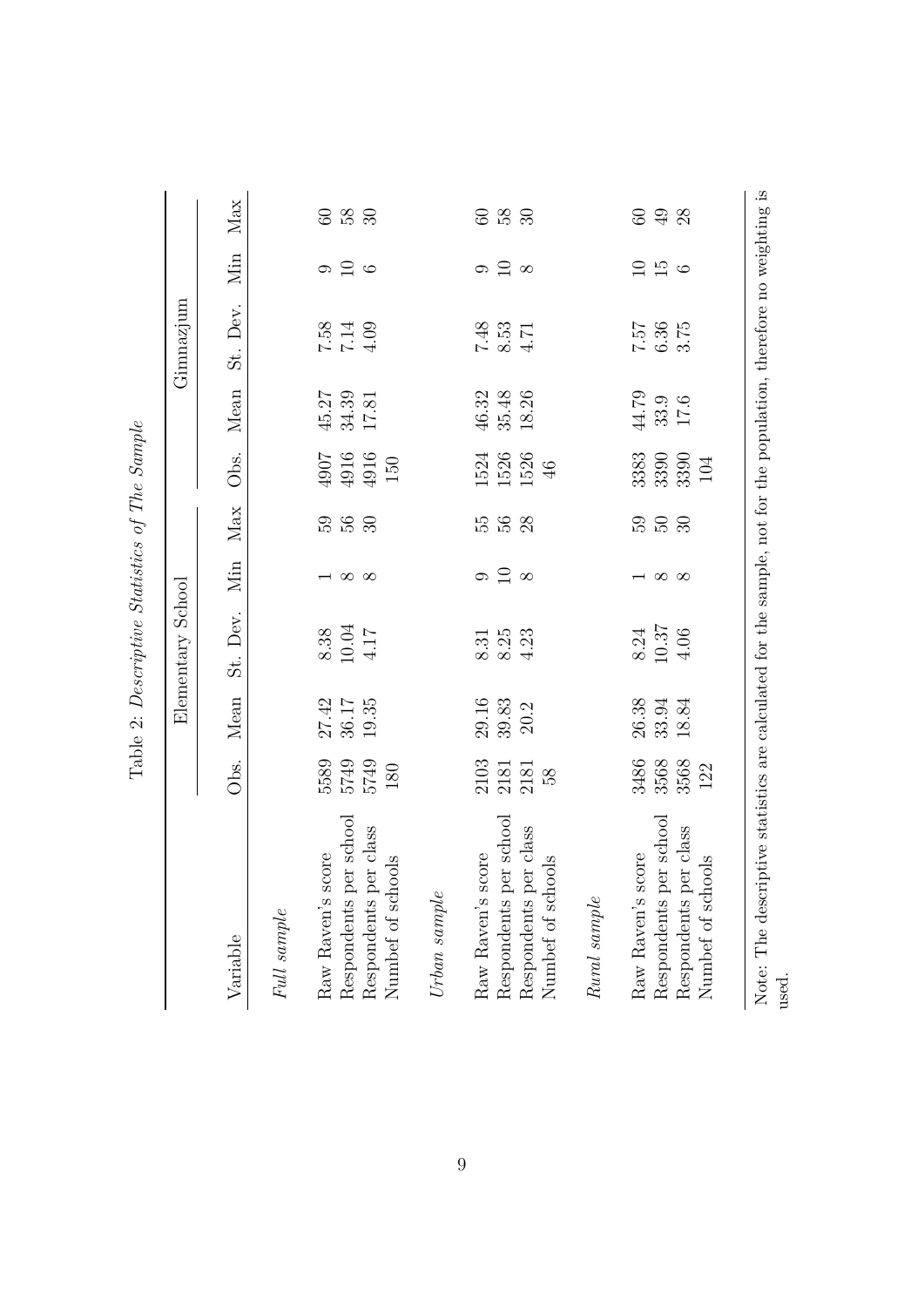The Raven's Progressive Matrices test, developed by John C. Raven in 1936, is the most popular test, which is aimed at the general intelligence. The test usually consists of 4x4 3x3 or 2x2 matrix of figures at each entries (except the lowest diagonal which is empty). Figures in each row are following the same pattern and the task of the subject is to identify the missing element according to this pattern. It is designed to capture two abilities: eductive ability (to make a meaning from confusion) and reproductive ability (to absorb, recall and reproduce explicit information) (Raven 2000). This test has been used in "Cross-cultural comparisons...[which] are often conducted from the premise that the instrument measures cross cultural differences in intelligence that are not confounded by other cultural or national differences, such as education and affluence. 'Culture-free'..., 'culture-fair'..., and 'culture-reduced'.. are all terms that have been proposed to describe the Raven or similar tests that do not seem to require much cultural knowledge for answering the items correctly." (Brouwers et al. 2009). The Raven's test depends on biological characteristics which are determined by the genotype and parent's behavior during the pregnancy and early childhood. Therefore, used in the measurement of inequalities, is not a source of the reflection (simultaneity) problem.<sup>15</sup>

#### **3.2 Empirical Strategy**

In order to see how general level of school homogeneity changes across two comprehensive schools and educational markets I apply an empirical approach similar as in the peer effect literature (Sacerdote 2001). I run the following regression of a standardized student's own Raven's score on the leave-out mean of schoolmates, separately for the rural and urban areas:

$$
Y_{ics} = c + \alpha_1 \overline{Y}_{-is} + \alpha_2 G I M_s + \alpha_3 \overline{Y}_{-is} \times G I M_s + \epsilon_{ics}
$$
 (1)

Where  $Y_{ics}$  denotes the outcome for student *i* from class *c* in school *s*.  $\overline{Y}_{-is}$  is the school-level leave-out mean,  $GIM_s$  denotes observations coming from  $\gamma_j$  *gimnazjum.*  $\alpha_3$ captures the impact of *gimnazjum* on the level of homogeneity. Please note that I'm not trying to capture any causal relation between a student's and her peers' characteristics. These are pre-determined and the only source of the correlations is sorting.

To separate sorting between schools and sorting within a school I run two additional regressions with different independent variables: the leave-out mean of Raven's score of

<sup>&</sup>lt;sup>15</sup>The reflection problem emerges when an individual's outcome is influenced by her peers' outcome, but at the same time their outcome is also influenced by her. This causes the endogeneity problem and bias estimates. See Manski (1993), Sacerdote (2001).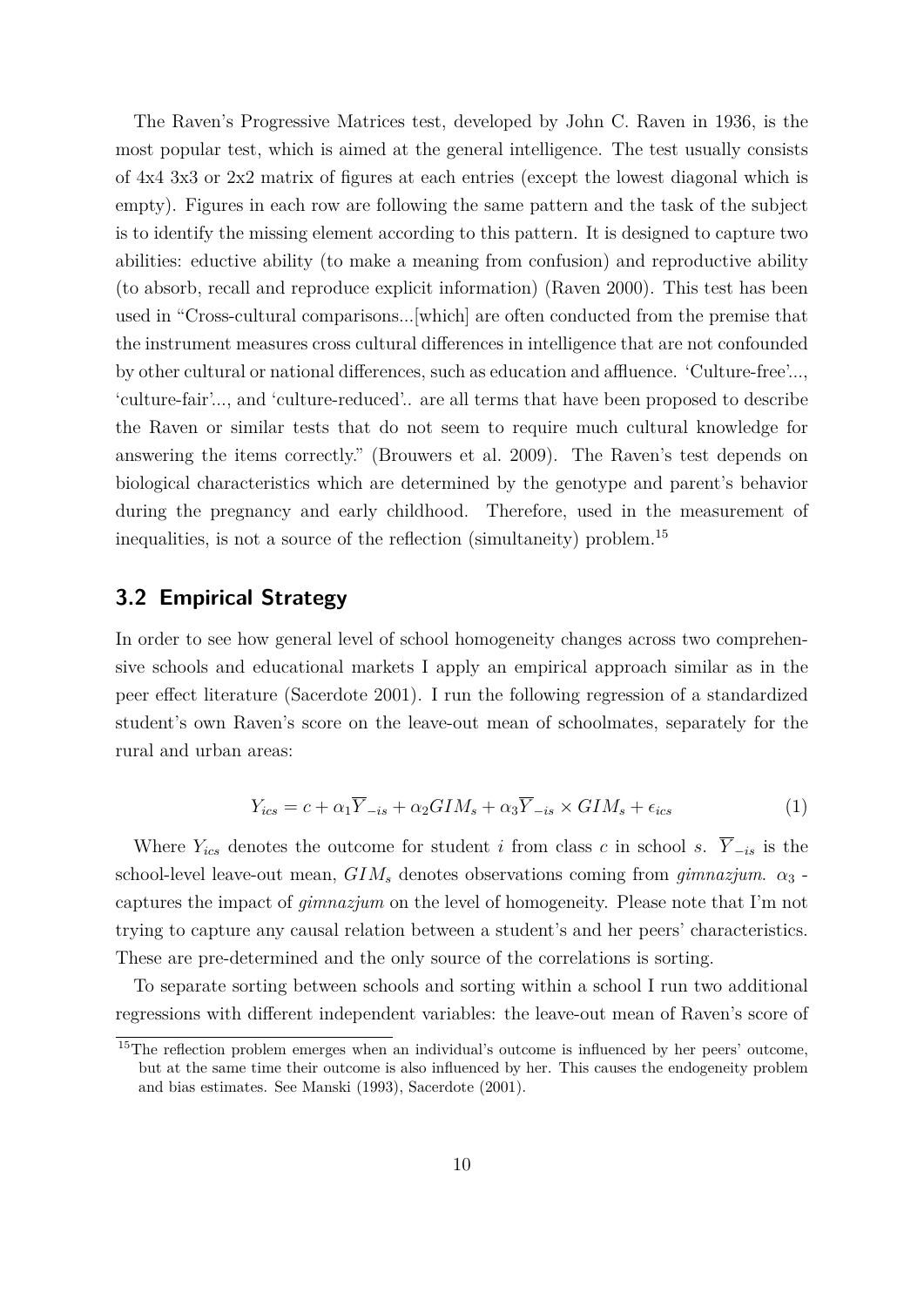classmates  $\overline{Y}_{-ics}$  (2) and the mean of Raven's score of outside-class schoolmates  $\overline{Y}_{-cs}$ (3). As previously, the regressions are also estimated separately for the rural and urban areas.

$$
Y_{ics} = c + \beta_1 \overline{Y}_{-ics} + \beta_2 G I M_s + \beta_3 \overline{Y}_{-ics} \times G I M_s + \epsilon_{ics}
$$
 (2)

$$
Y_{ics} = c + \gamma_1 \overline{Y}_{-cs} + \gamma_2 G I M_s + \gamma_3 \overline{Y}_{-cs} \times G I M_s + \epsilon_{ics}
$$
\n
$$
\tag{3}
$$

Similarly to the previous equation  $\beta_3$  and  $\gamma_3$  capture the impact of *gimnazjum*. Please note that since some schools in the sample have only one class per grade, the number of observations for the regression (3) is smaller.

The identification of sorting within and between is based on comparison of the coefficients from the aforementioned regressions. Both types of sorting increases the correlation of a student's own Raven's score with the leave-out mean of classmates. However, the correlation with outside-class schoolmates is positively affected by sorting between, but negatively by sorting within. Therefore in the presence of both types of sorting the correlation with classmates should be significantly higher than with outside-class schoolmates. The same logic applies to changes caused by *gimnazja*, Table 3 shows the expected sign of the coefficients  $\beta_3$  and  $\gamma_3$  for the combination of changes in sorting.

Table 3: The sign of parameters and increase in sorting

| Incerease in Sorting:                                                                | Between Within Both |  |
|--------------------------------------------------------------------------------------|---------------------|--|
| Corr. with classmates: $\beta_3$<br>Corr. with outside-class schoolmates: $\gamma_3$ |                     |  |

The first part compares changes in sorting in the rural and urban areas. Nevertheless, this breakdown might be too vague to claim anything about the role of competitiveness. As an alternative specification, I use a measure of the competitiveness of the local educational market and see how it interacts with the change in sorting after the elementary school. Specifically, my proxy is a share of non-local students within a *gimnazjum*, which reflects the extent of a school choice in a local area. I define *nonlocal<sup>s</sup>* as a number of non-local first-graders and *total<sup>s</sup>* as a total number of first-grades in *gimnazjum s*, then my measure of competition is: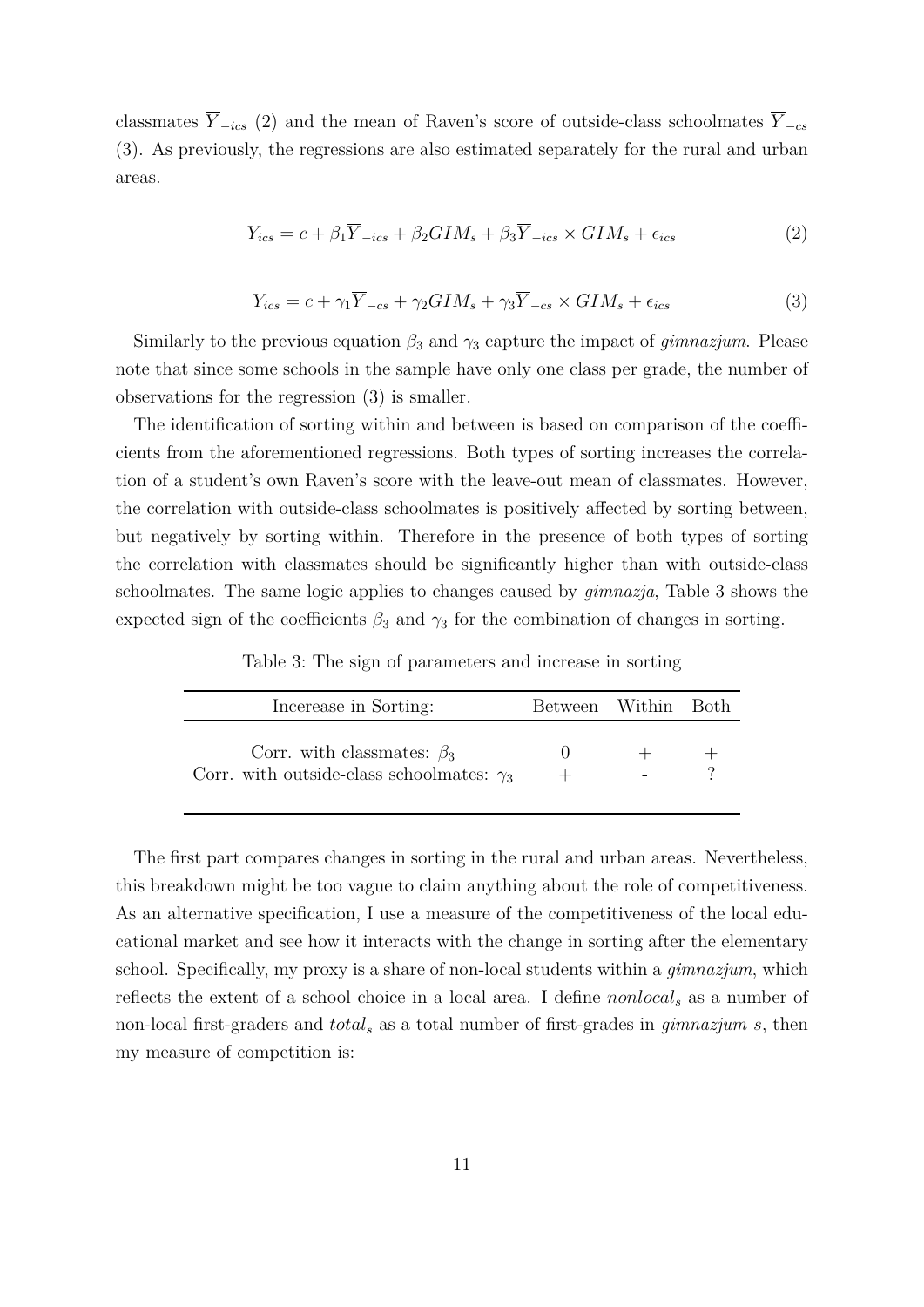$$
comp_s = \frac{nonlocal_s}{total_s}
$$

It is very likely that schools with high number of non-local students are also located in the areas with denser network of *gimnazja* relative to elementary schools. Therefore the triple interaction of *comp<sub>s</sub>*, the *gimnazjum* dummy  $GIM_s$  and the means  $\overline{Y}_{-ics}$  or  $\overline{Y}_{-cs}$ might capture the effect of the school network instead of competition. In order to control for this I also include the ratio of the number of elementary school to *gimnazja*: *ratio<sup>s</sup>* (presented in Table 1) in a county where school *s* is located. The expanded version of regressions (2) and (3) are thus:

$$
Y_{ics} = c + \beta_1 \overline{Y}_{-ics} + \beta_2 G I M_s + \beta_3 \overline{Y}_{-ics} \times G I M_s
$$
  
+  $\beta_4 \overline{Y}_{-ics} \times G I M_s \times comp_s$   
+  $\beta_5 \overline{Y}_{-ics} \times G I M_s \times ratio_s + \epsilon_{ics}$  (4)

$$
Y_{ics} = c + \gamma_1 \overline{Y}_{-cs} + \gamma_2 G I M_s + \gamma_3 \overline{Y}_{-cs} \times G I M_s
$$
  
+  $\gamma_4 \overline{Y}_{-cs} \times G I M_s \times comp_s$   
+  $\gamma_5 \overline{Y}_{-cs} \times G I M_s \times ratio_s + \epsilon_{ics}$  (5)

The coefficient  $\beta_4$  ( $\beta_5$ ) captures the relationship between the competitiveness (the school network) and the change in correlation with classmates in *gimnazjum*. Similarly  $\gamma_4$  ( $\gamma_5$ ) captures the relationship with the change in correlation with outside-class peers. In other words, together  $\beta_4$  and  $\gamma_4$  ( $\beta_5$  and  $\gamma_5$ ) show the relationship between competitiveness of the educational market (the school network) and change in sorting between and within at the transition between the two comprehensive schools.

## **4 Results**

#### **4.1 Results in the Urban and Rural Areas**

The regressions results, which are presented in Table 4 should be interpreted in a more qualitative way. The sign of the coefficients reflects direction of changes in sorting, but as there is no natural scale, the magnitude itself is hard to interpret. In the following discussion I do not focus on exact values of the estimated parameters, rather I discuss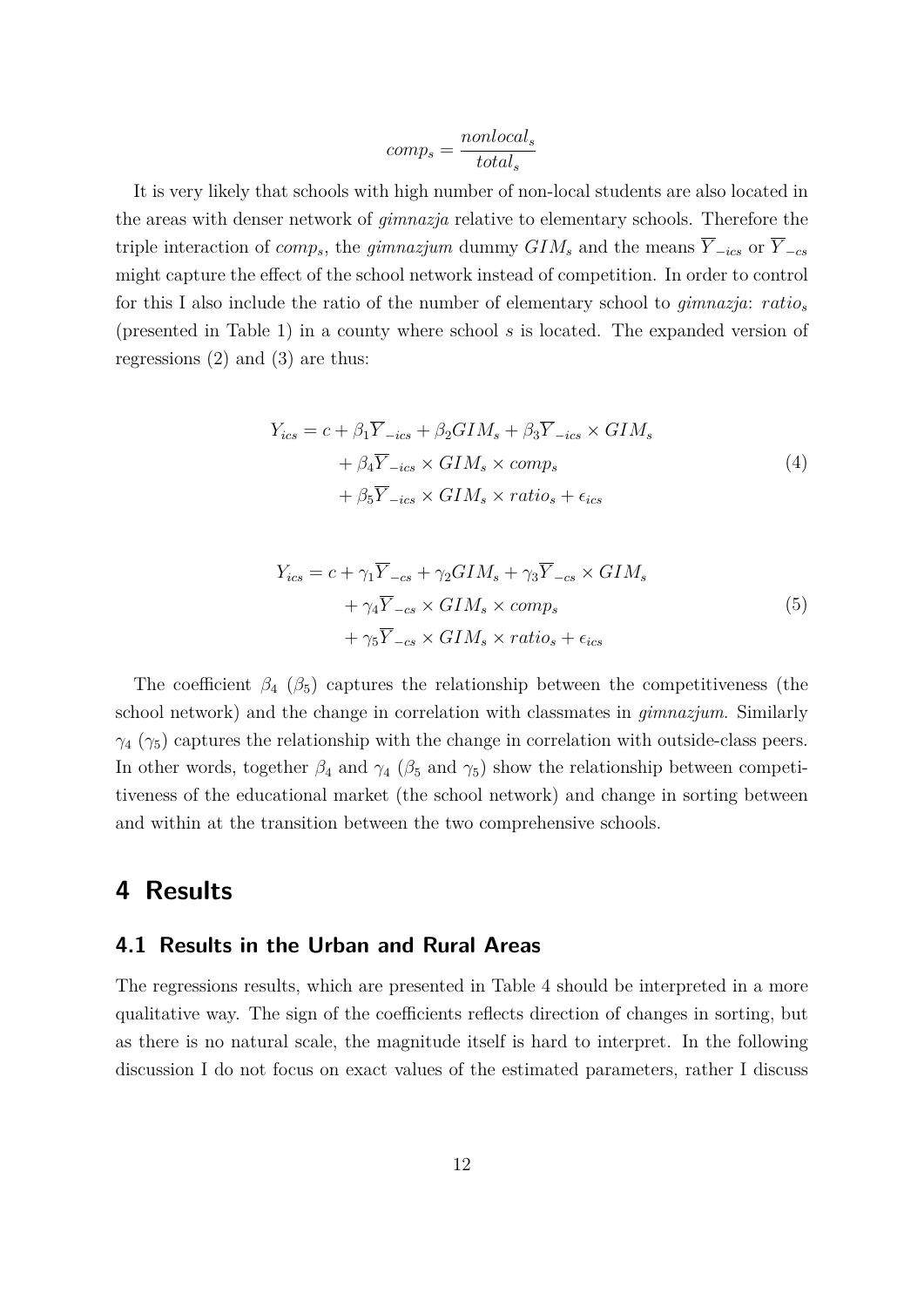the general effect on sorting and relative change in the correlations.

Table 4 Panel A presents results from the first regression  $(1)$ . In the rural areas<sup>16</sup> elementary schools are more homogenous than *gimnazja*, as the correlation drops by almost 25%. Conversely, in the urban areas (if anything) *gimnazja* are more heterogeneous. The coefficient on the interaction terms shows an increase by 7%, however it is insignificant. Table 5 presents the Gini Coefficient of the distribution of the leave-out mean of Raven's score at the school level for combinations of the location and type of school. Consistently with the regression results, the peer quality is the most equal among the rural *gimnazja* and the urban elementary schools, which are followed by the rural elementary schools and the urban *gimnazja*.

Table 4: Regressions Result

|                                                                           | All                                                             | Urban                                                                                                  | Rural                    |
|---------------------------------------------------------------------------|-----------------------------------------------------------------|--------------------------------------------------------------------------------------------------------|--------------------------|
|                                                                           | Panel A : 1st Regression: Leave-out mean at the school level    |                                                                                                        |                          |
| $\overline{Y}_{-is}$<br>$\overline{Y}_{-is} \times GIM_s$<br>$GIM_s$<br>n | $.872***$ (.15)<br>$-.091**$ (.03)<br>$-.002$ $(.008)$<br>10496 | $.802***$ $(.032)$<br>$.059$ $(.037)$ $-.208**$ $(.64)$<br>$-.033**$ $(.012)$ $-.005$ $(.013)$<br>3627 | $.870***$ (.022)<br>6869 |
|                                                                           | Panel B : 2nd Regression: Leave-out mean at the class level     |                                                                                                        |                          |
| $\overline{Y}_{-ics}$<br>$\overline{Y}_{-ics} \times GIM_s$<br>$GIM_s$    | $.819***$ (.02)<br>$-.074*$ $(.031)$<br>.0005(0.009)            | $.694***$ $(.043)$<br>$.16***$ $(.047)$ $-.196***$ $(.05)$<br>$-.049**$ (.16) $-.001$ (.014)           | $.830***$ (.028)         |

*Panel C : 3rd Regression: Outside - class mean*

| $Y_{-cs}$                         | $.714***$ $(.054)$ | $.554***$ $(.088)$ $.750***$ $(.073)$ |                    |
|-----------------------------------|--------------------|---------------------------------------|--------------------|
| $\overline{Y}_{-cs} \times GIM_s$ | $-.438***$ (.093)  | $-.148$ $(.137)$                      | $-.633***$ $(.14)$ |
| $GIM_{s}$                         | $-.017(.021)$      | $-.024(.04)$                          | $-.035(.031)$      |
| n                                 | -9768              | 3568                                  | -6044              |

n 10496 3627 6869

Note: Robust standard errors in parentheses.\*\*\*\* denotes significance at the 0.1% level, \*\* at  $1\%$  level and \* at the 5% level. The outcome variable is a standardized Raven's Progressive Matrix Test score (with subtracted mean and divided by standard deviation).

<sup>16</sup>An urban area consists of towns and cities above 50 thousand inhabitants. A rural area consists of villages and towns below 50 thousand inhabitants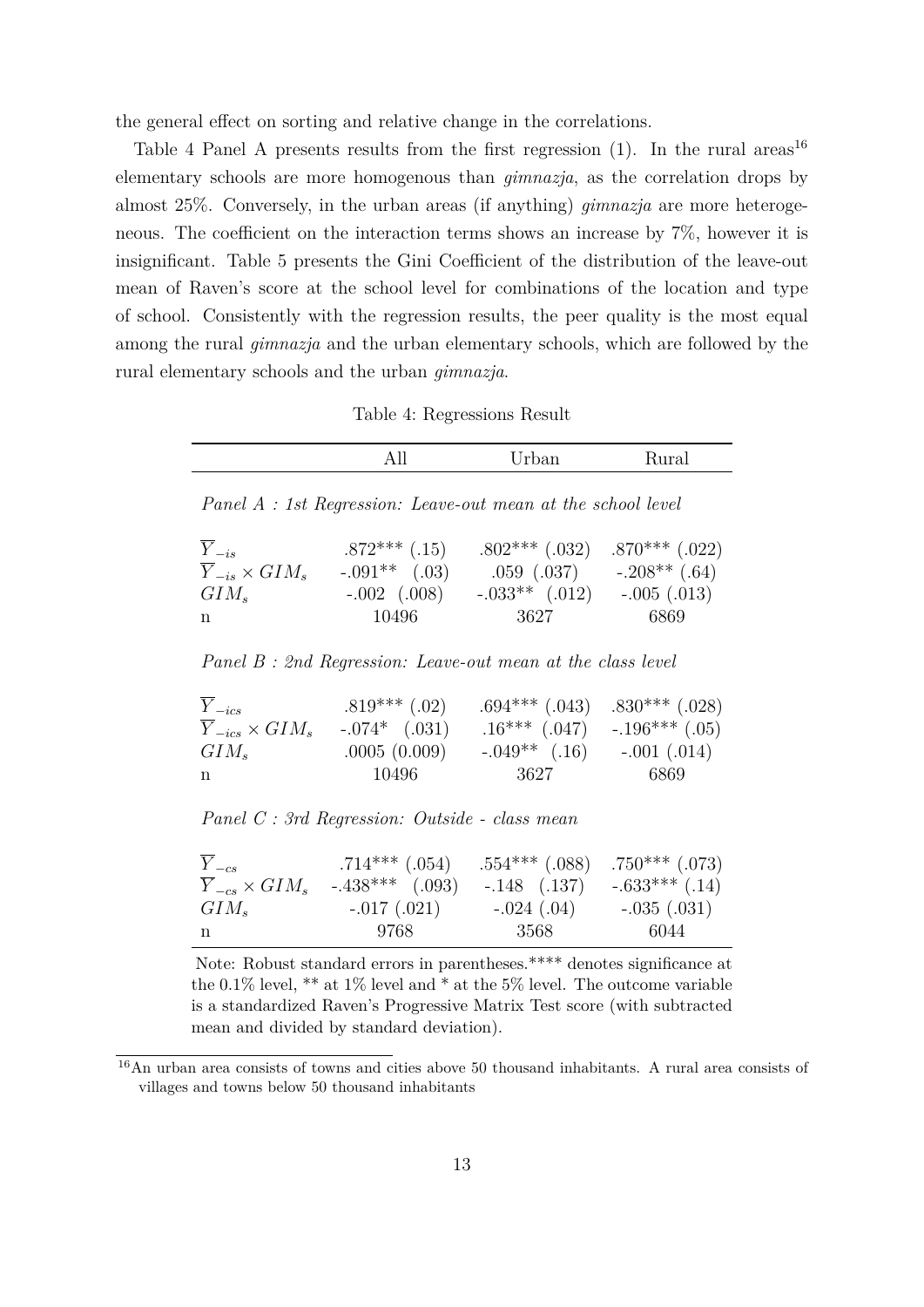Table 5: The Gini Coefficients of Peers Quality distribution

| School & Location                                                                                   | Gini | S.E. | Lower Bound Upper Bound |                      |
|-----------------------------------------------------------------------------------------------------|------|------|-------------------------|----------------------|
| Elementary $\&$ Rural $0.002774$ $0.000229$<br>Elementary $&$ Urban 0.001991 0.000184               |      |      | 0.002323<br>0.001630    | 0.003225<br>0.002352 |
| $Gimnazium \&$ Rural $\,0.001654 \, 0.000121$<br>$Gimnazium \& Urban \quad 0.002858 \quad 0.000279$ |      |      | 0.001416<br>0.002309    | 0.001891<br>0.003407 |

Note: The table shows the Gini coefficients of the distribution of leave-out mean of Raven's standardized score at the school level (including individual's class) for combinations of the school type and location.

Since I observe only a sample of classes from a school, the above ranking could be a result of sorting between schools as well as sorting within a school.<sup>17</sup> To disentangle these two effects I run additional regressions described in (2) and (3). Table 4 Panel B presents the estimated coefficients from the regression  $(2)$  -  $\beta$  - correlation between a student's and the mean of her classmates' Raven's score. Panel C from the regression  $(3)$  -  $\gamma$  - correlation between a student's and the mean of her outside-class schoolmates' Raven's score. The first column shows the results for the whole sample, the second for the urban schools and the last one for the rural ones. Firstly, consider sorting at the entrance to elementary school. Consistently across the sub-samples, the correlation with outside-class peers is smaller than with classmates  $(\gamma_1 < \beta_1)$ , but the difference is insignificant. The hypothesis that  $\beta_1 - \gamma_1 = 0$  is not rejected with p-value 7.2% for the urban schools and 9.1% for the rural. This suggests that only sorting between schools is present at the entrance to elementary school.

Before I proceed with the interpretation of changes at the entrance to *gimnazjum*, it is worth to establish a reference point and think what would be the coefficients if *gimnazjum* had no impact on sorting. This happens if there is the same number of *gimnazja* as elementary schools and students from one elementary school are assigned to one *gimnazjum* and they can not request an alternative one. In addition to this, there can not be any adjustment in the class composition (sorting within). If this is the case, changes at the entrance to *gimnazjum* in the correlations with classmates and outside-class peers, will be zero  $(\beta_3 = \gamma_3 = 0)$ . When only sorting within increases: the correlation with classmates increases ( $\beta_3 > 0$ ) and the correlation with outside-

 $17F$ or example, in the absence of change in sorting between, increase in sorting within would on average lead to decrease in correlation with the school level leave-out mean when we randomly draw classes from a school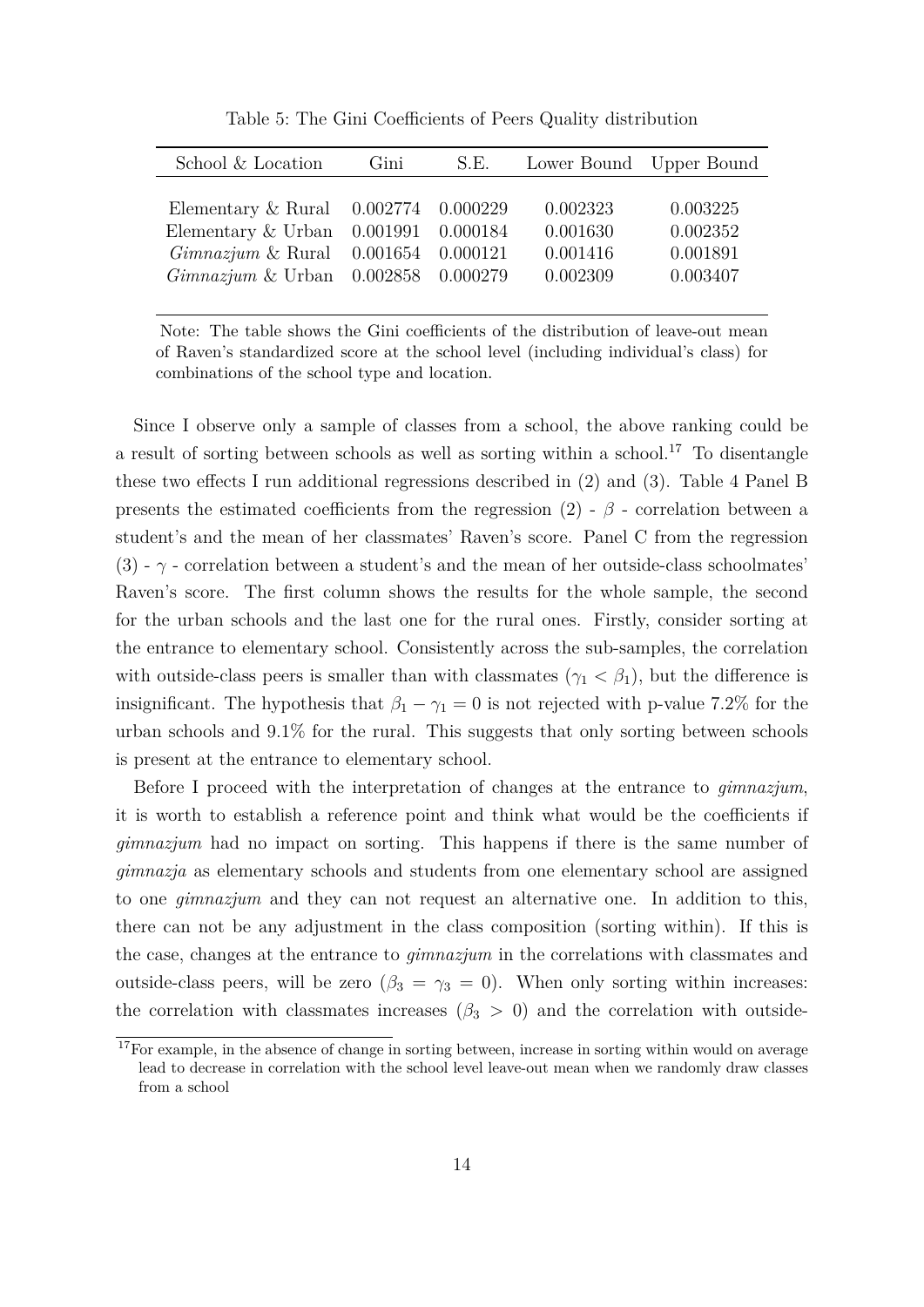class peers decreases ( $\gamma_3$  < 0); when only sorting between increases: the correlation with classmates doesn't change ( $\beta_3 = 0$ ) and the correlation with outside-class peers increases  $(\gamma_3 > 0)$ ; when both types of sorting increase: the correlation with classmates increases  $(\beta_3 > 0)$  and the change in correlation with outside-class peers is uncertain.

In the whole sample, the change in the correlation with classmates  $(\beta_3)$  is significant but very small in magnitude and the change in the correlation with outside-class peers is significant and negative  $(\gamma_3 < 0)$ , which means that sorting within did not change but sorting between decreases. The effect is potentially large since the correlation with schoolmates in *gimnazjum* decreases by 61%. However the effects are heterogeneous once we look at the sub-samples of urban and rural schools. In the case of the urban subsample the correlation with classmates ( $\beta_3 > 0$ ) increases, but there is no change in the correlation with outside-class peers ( $\gamma_3 \approx 0$ ). This shows that sorting within increases and suggests that sorting between increases as well. The change in sorting within is not negligible since the correlation with classmates increases by 23%. For the rural sub-sample, both changes are negative, but the change in the correlation with outsideclass peers is more negative than with classmates ( $\gamma_3 < \beta_3 < 0$ ), this pattern can be explained by a decrease in both types of sorting (i.e. students are mixed across schools and classes). The correlation with classmates decreases by 24% and the correlation with outside-class schoolmates by almost  $85\%$  (!), which shows a huge drop in sorting between schools. One explanation is necessary here, since there is no evidence for sorting within at the entrance to elementary school, a decrease in this type of sorting at the entrance to *gimnazjum* should be interpreted as a decrease in the homogeneity of students at the class level (students are more mixed within a school).

## **4.2 The Effect of Competition**

The breakdown between the rural and urban areas might be to general to claim about the effect of competition. Therefore in the alternative specification I use a share of non-local first grades to directly relate a change in sorting with a competitiveness of the educational market. In order to control for the potential confounding effect of the school network I include also a ratio of the number of elementary school to the number of *gimnazja*.

Table 6 Panel A presents the results for the leave-out mean at the class level and Panel B for the outside-class mean for different specifications of the regressions defined in (4) and (5). The effect of competition  $(\beta_4)$  is positive and significant in the case of the correlation with classmates (Panel A columns (1) and (3)) but insignificant in the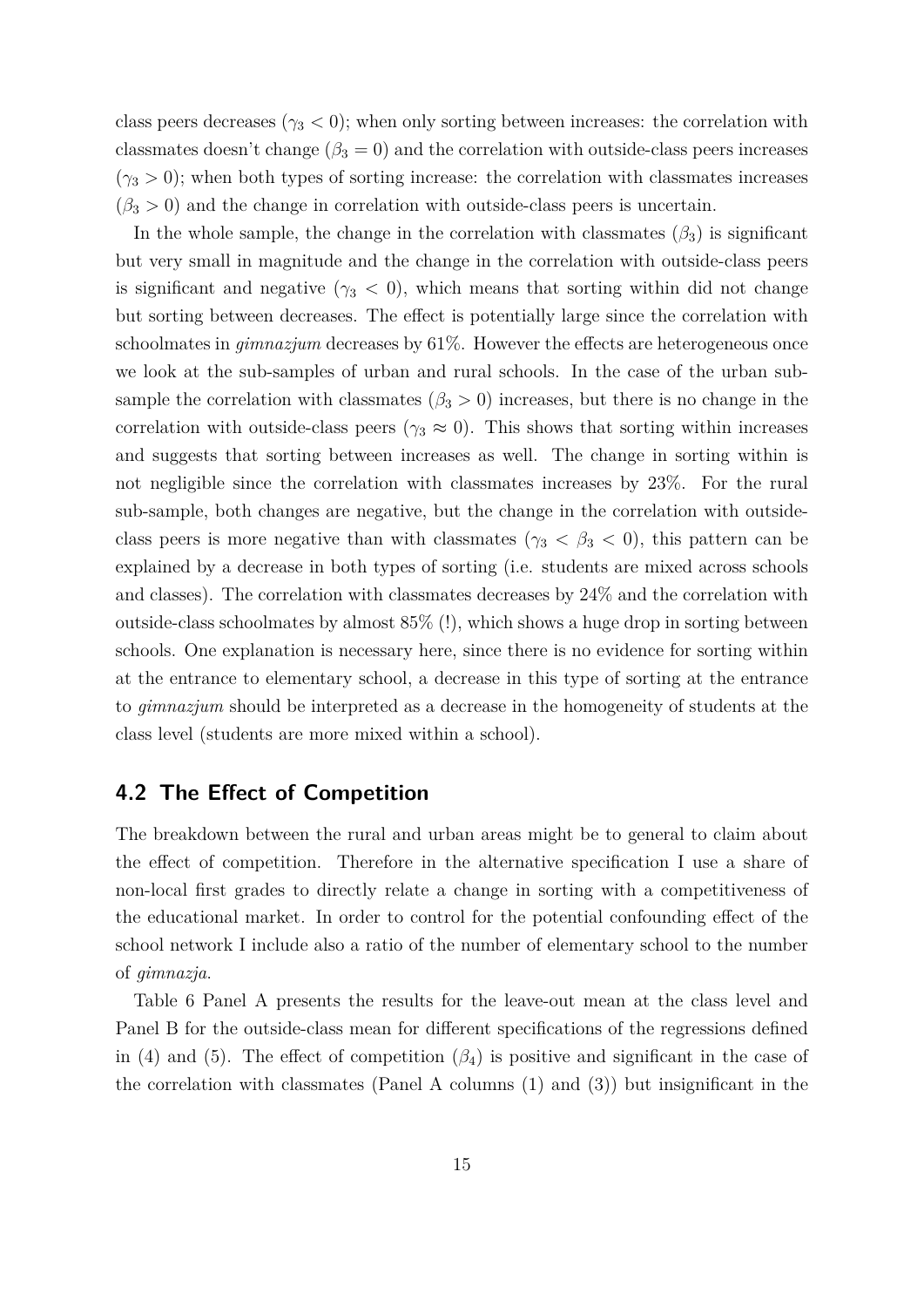case of the correlation with outside-class peers  $(\gamma_4,$  Panel B columns (1) and (3)). Using similar argument as in the previous section, this suggests that a higher competition is connected with increase in sorting within and sorting between schools.<sup>18</sup> Interestingly, keeping the competition variable constant, an increase in the school network variable has negative but insignificant effect on the correlation with outside-class peers ( $\gamma_5$ , Panel column (3)) and classmates  $(\beta_5,$  Panel A column(3)). Consistently with my previous arguments, the higher the number of elementary school relative to *gimnazja*, the more heterogeneous *gimnazja* are.

Table 6: Regressions Result

*Panel A : 4th Regression: Leave-out mean at the class level*

| $Y_{-ics}$                                       | $.819***$ (.02)     | $.819***$ (.02)  | $.819***$ (.02) |
|--------------------------------------------------|---------------------|------------------|-----------------|
| $\overline{Y}_{-ics} \times GIM_s$               | $-.168***$ $(.044)$ | $.102 \(.098)$   | $-.074(.116)$   |
| $\overline{Y}_{-ics} \times GIM_s \times comp_s$ | $.321***$ (0.089)   |                  | $.288**$ (.089) |
| $Y_{-ics} \times GIM_s \times ratio_s$           |                     | $-.086$ $(.48)$  | $-.041(.051)$   |
| $GIM_s$                                          | $-.010(0.009)$      | $-.003$ $(.009)$ | $-.011(.009)$   |
| n                                                | 8882                | 10496            | 8882            |

*Panel B : 5th Regression: Outside - class mean*

| $\overline{Y}_{-cs}$                             | $.714***$ $(.054)$  | $.714***$ $(.054)$ | $.714***$ $(.054)$ |
|--------------------------------------------------|---------------------|--------------------|--------------------|
| $\overline{Y}_{-cs} \times GIM_s$                | $-.656***$ $(.141)$ | $.066$ $(.228)$    | $-.307(.274)$      |
| $Y_{-cs} \times GIM_s \times comp_s$             | .655(.347)          |                    | .51(.362)          |
| $\overline{Y}_{-cs} \times GIM_s \times ratio_s$ |                     | $-.246*(.105)$     | $-.151(.11)$       |
| $GIM_s$                                          | $-.047*$ $(.022)$   | $-.028(.021)$      | $-.05*$ (.023)     |
| n                                                | 8067                | 9612               | 8067               |

Note: Robust standard errors in parentheses.<sup>\*\*\*</sup> denotes significance at the  $0.1\%$ level, \*\* at 1% level and \* at the 5% level. The outcome variable is a standardized Raven's Progressive Matrix Test score (with subtracted mean and divided by standard deviation).

To summarize, the results presented in Table 4 and 5 show that the inequality ranking between school types, turns upside-down between the urban and rural areas. Moreover, the results suggest that only sorting between schools explains inequalities among elementary schools. The change in sorting at the entrance to *gimnazjum* is heterogeneous.

<sup>&</sup>lt;sup>18</sup>In the absence of an increase in sorting between, an increase in sorting within a school should lead to a negative correlation with the outside-class peers.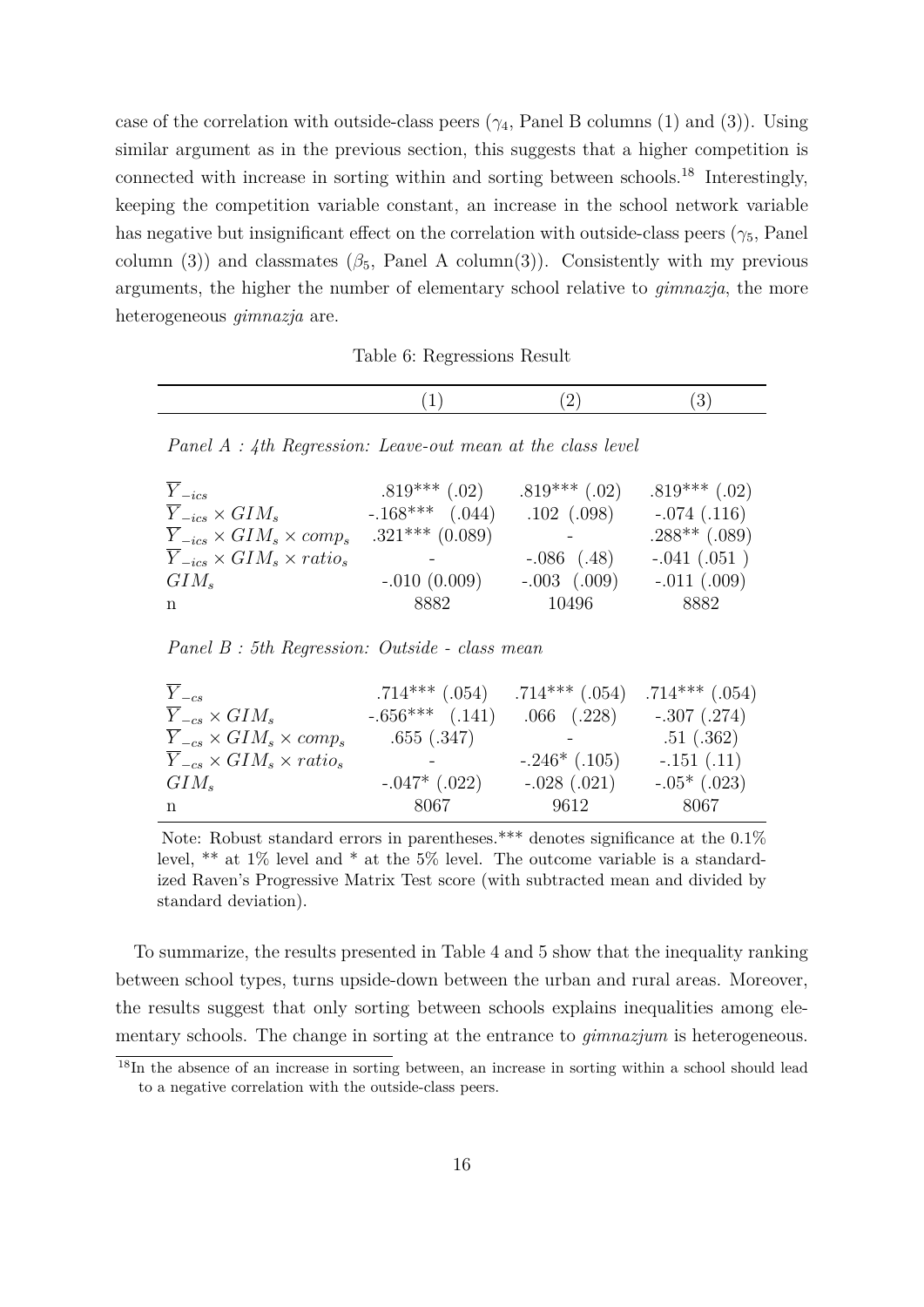While in the case of the urban schools, sorting between and within increase, in the case of the rural schools both types of sorting decrease. Table 6 shows the alternative evidence that a competitiveness of the educational market is connected with an increase in both: sorting between and within.

## **4.3 Robustness**

One possible concern for the results are the test-room shocks at the time of measurement. Imagine that a barking dog was influencing students' attention during the Raven Progressive Matrix test. Then the correlation might by driven not only by sorting but also by the fact that all students were exposed to the barking dog. Unfortunately, while in elementary schools each student took the test in different times, in *gimnazja* groups of students took the test together. Therefore, the change in the correlations of interests between the stages of education may simply reflect different exposures to the test-room shocks. There are three reasons why this is rather unlikely. Firstly, the measurement was conducted by the team of professional psychometricians with all measures taken to provide neutral environment for all test-takers (Jasinska et al. 2013). Secondly, the nature of these shocks would have to be different between the urban and rural schools, since the changes in the correlations with classmates are different  $(\beta_{3,urban} > 0 > \beta_{3, rural})$ . I find it rather implausible. Finally, to fully exclude this possibility, I exploit the fact that in almost one-third of *gimnazja* students took the Raven's test in two groups within a class. Thanks to this, I can directly check whether there is any impact on the Raven's score of being in a separate group after controlling for the class fixed effects. The potential significant effect would indicate that the test-room environment matters for the outcome, however the regression shows highly insignificant coefficient, both in the urban and rural areas. On the other hand, the correlation between a student's Raven's score and the average of her classmates from the same testing group is significantly higher than the correlation with the other group (from the same class). Nevertheless, the difference is larger in the rural areas which is not consistent with the test-room shock story (all the results are available upon request).

The other possible explanation are changes in sorting at the entrance to elementary school. Specifically, for the sixth-graders (from 2010) the sorting at their first grade (in 2005) could be different than for the first-graders in 2010. The data limitations does not allow me to fully explore this possibility, nevertheless, the parental questionnaire allows to shed some light on this issue. It asks questions whether a child attended a local,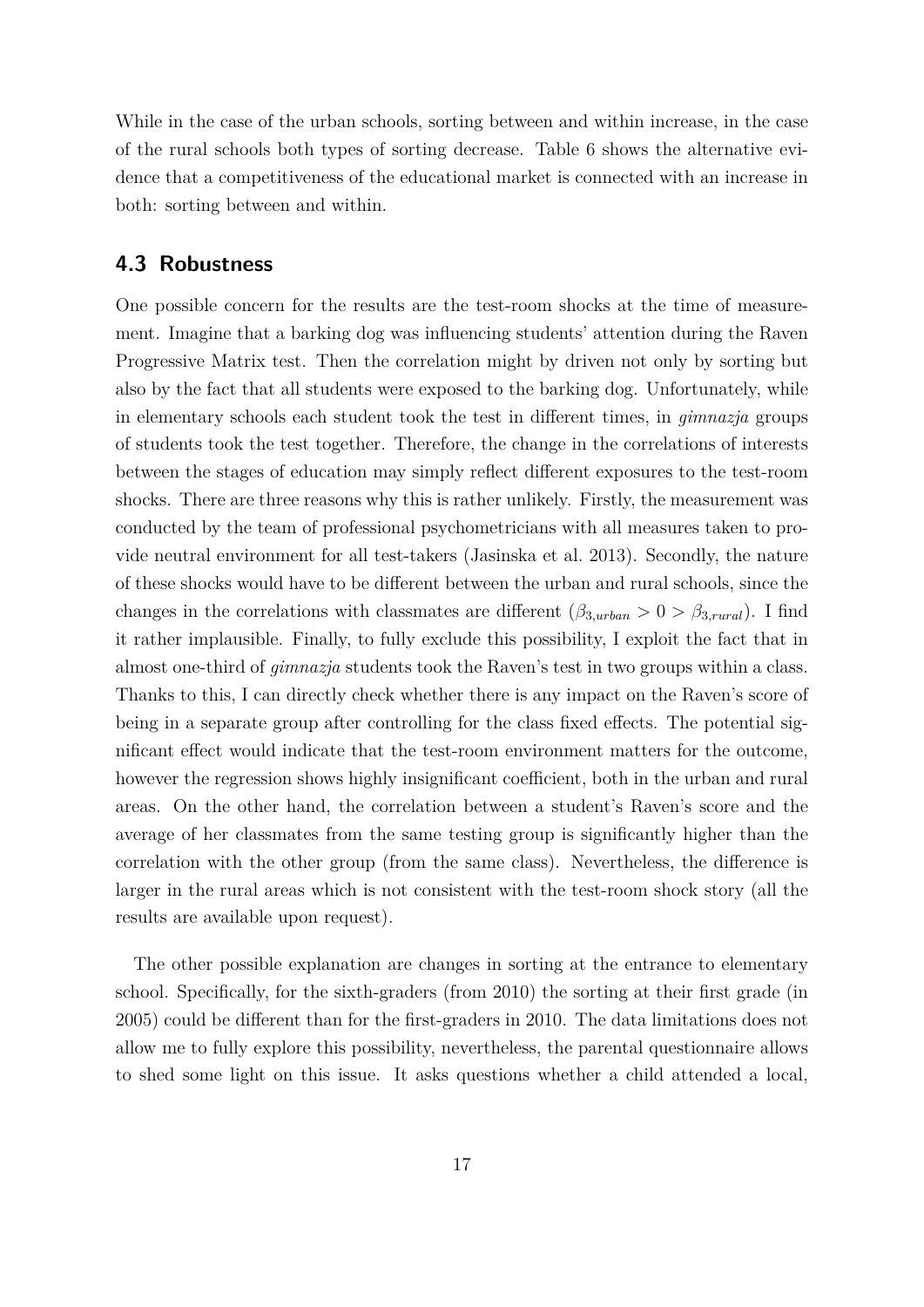assigned elementary school, which might be considered as a measure of the elementary school selection. Table 7 presents the percentage of parents (of students who are in the first year of elementary school and *gimnazjum*) who answered yes to this question, by the urban/rural breakdown (this question is thus more retrospective for the parents of students from *gimnazjum*). The results show there there is indeed a difference between the elementary school entrants in 2005 and 2010 and students from *gimnazjum* were more likely to go to their assigned school. However the difference is only statistically different from zero in the whole sample (with p-value= $4\%$ ) and the magnitudes of the difference is very small: 2.9% point for the whole sample, 1.2% points in the case of the rural schools and 4.8% points in the case of the urban. Even though this effect could possibly bias downward the change in sorting between schools at the entrance to elementary schools and *gimnazja*, its magnitude and significance cast doubts on the importance of it.

As for sorting within a school, there are no clear reasons why the principals' practice could change between 2005 and 2010. First of all, the results presented in this paper show that actually sorting within is negligible at the entrance to elementary school. Moreover, there was no reform which would provide additional motivation for student grouping or vice-versa. In addition to this, because the change in sorting within is different in the rural and urban areas, the possible confounding effect would have to affect sorting in a heterogeneous way. I find this possibility rather unlikely.

To summarize, even though more data is needed to fully exclude alternative explanations, there are no convincing evidences that the main results are not because of changes in sorting.

| Stage                                               | All    | Urban Rural             |      | n |
|-----------------------------------------------------|--------|-------------------------|------|---|
|                                                     |        |                         |      |   |
| Elementary school $79.1\%$ $72.4\%$ $82.1\%$ $7066$ |        |                         |      |   |
| Gimnazium                                           |        | 82\% 77.2\% 83.4\% 4844 |      |   |
| difference                                          | $2.9*$ | 4.8                     | 13   |   |
| n                                                   | 10528  | 3455                    | 7073 |   |

Table 7: Percentage of students who attended a local, assigned elementary school

Note: Percentage of answers "yes" for the question asked to parents whether their child attended a local and assigned elementary school. \* - denotes significant difference at the 5% level.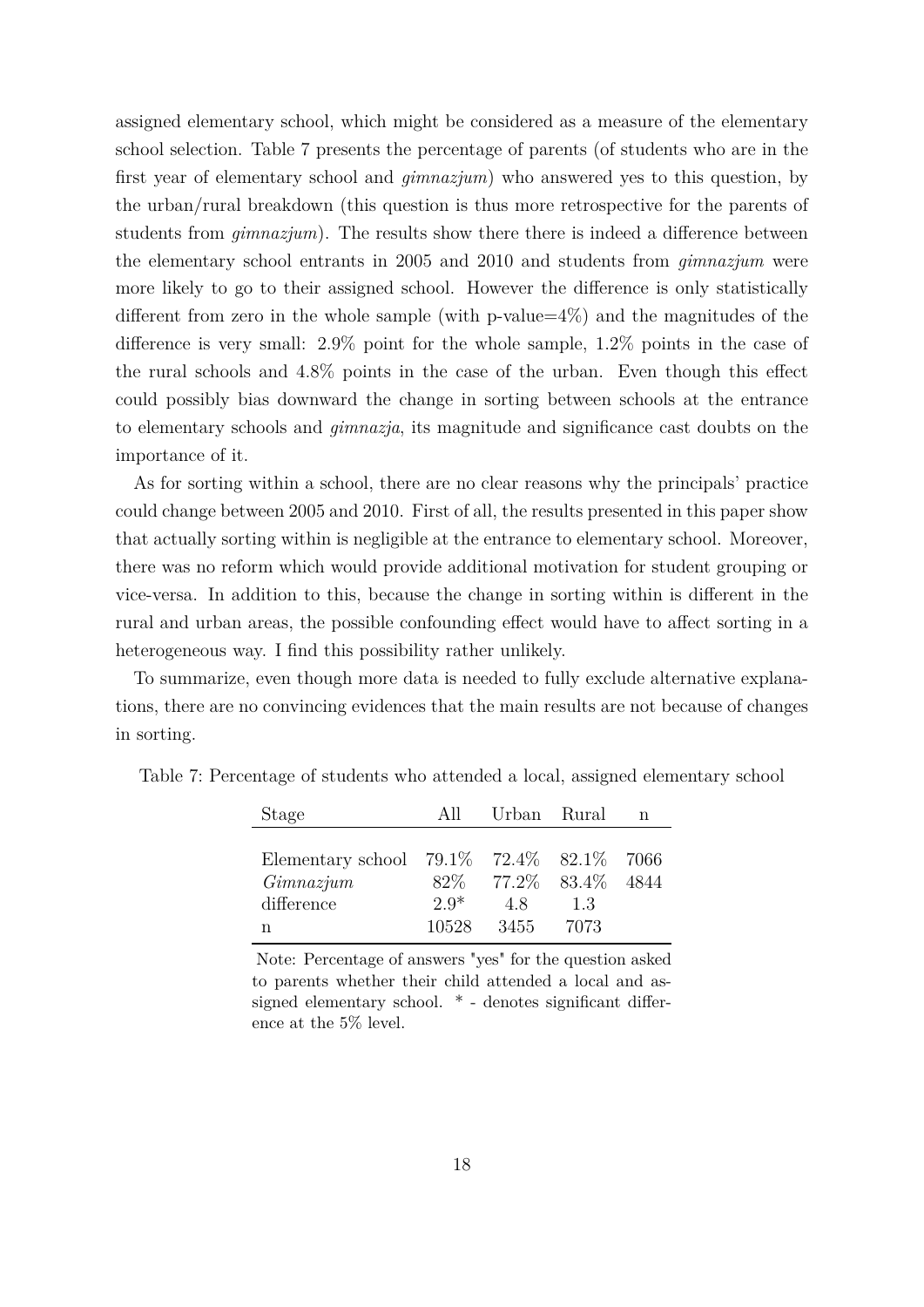## **5 Discussion**

The results show that the type of the educational market is an important determinants of sorting of students within the Polish comprehensive education. Moreover, the competition between schools seems to be an important characteristic. In the following section I discuss in more detail channels of sorting and possible policy implications. The last part of this section is devoted to the discussion about the causal effect of changing structure of the comprehensive education on sorting of students.

#### **5.1 Sorting Between Schools**

There are two main forces responsible for the differential change in sorting between schools: competition between schools and the school network. The later is a likely reason for mixing of students at the entrance to *gimnazjum* in the rural areas. The number of schools coming from Herczynski and Sobotka (2013) and presented in Table 1 shows that in the rural areas there are on average 2.3 elementary schools per *gimnazjum*. Because of catchment areas, students from different elementary schools are directly mixed in one school. Interestingly, this is also the case in the urban areas, where the ratio is around 1.5 but this direct mixing effect is overcome by the competition between schools. In line with the literature on school choice and the effects presented in Table 6, this could explain the increase in sorting between schools.<sup>19</sup> Another (but complementary) explanation is that in the rural areas there is a big change in student mobility between the elementary and the secondary stage of education, while in the urban areas this change is much smaller. As suggested by Kertesi and Kezdi (2013), free school choice and mobility should make residential sorting irrelevant. If the rural areas are characterized by strong residential sorting and no mobility, the composition of elementary schools' students will reflect this. Later, at the secondary education stage, students are more mobile (and there are less schools) so that mixing will take place. In the urban areas, because of higher mobility, residential sorting may have much smaller effect at each stages of education.

Another potentially important thing is to see how the educational market affects the nature of sorting between schools. A change in a school homogeneity can be asymmetrical. On the one hand, sorting could lead to an emergence of elite schools with high-achievers and mixed schools for other students, on the other, to an emergence of ghetto schools which concentrates low-achievers. Knowing, which part of the distribution of student achievement is mainly responsible for growing inequalities might be crucial

<sup>19</sup>For similar evidence in Hungary see Kertesi and Kezdi (2013)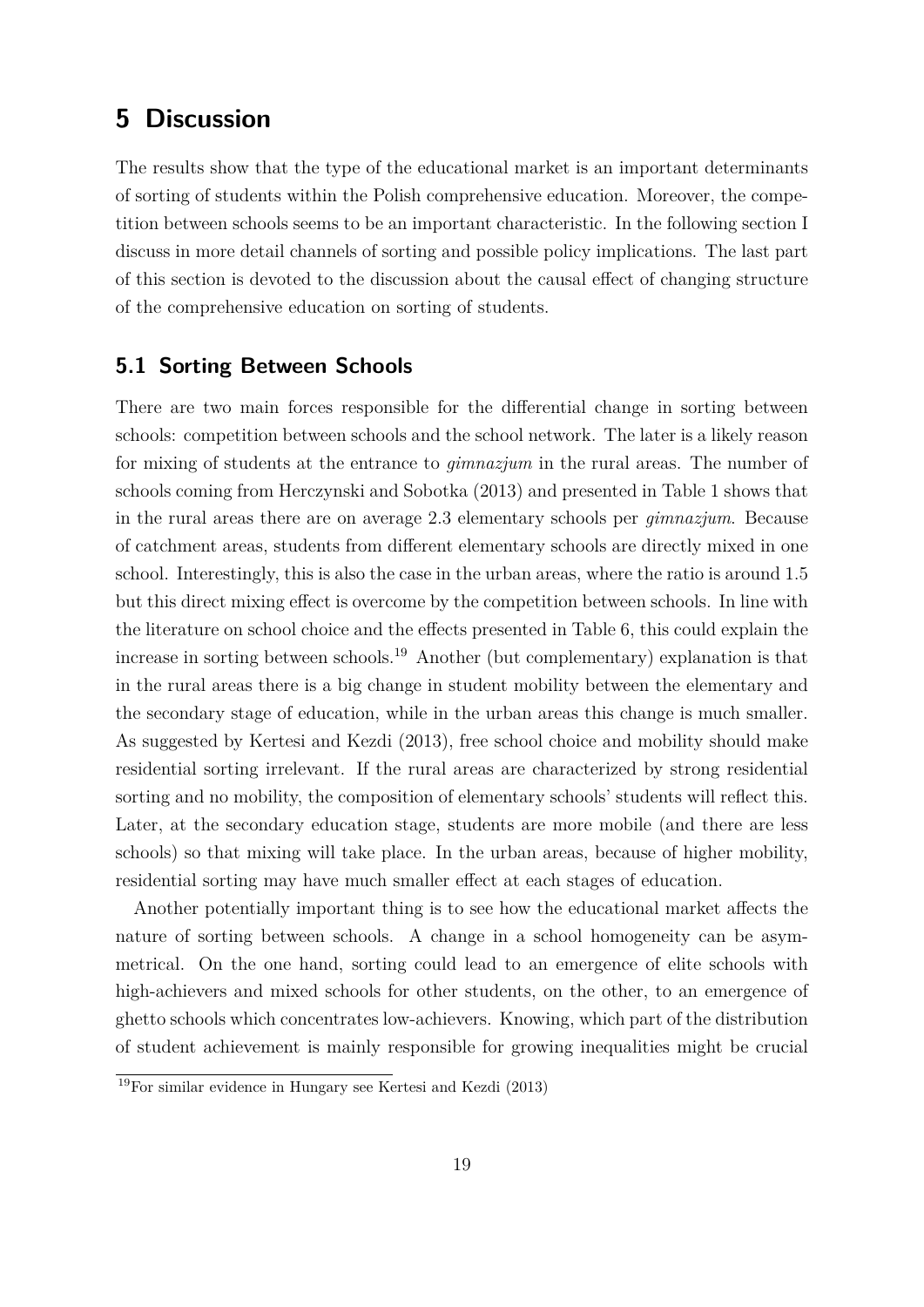for the proper policy targeting. In order to explore this question, I use the Simultaneous Quantile Regressions to see how the distribution of the Raven's score changes with peer quality. Specifically I run:

$$
Y_{ics} = c + \alpha \overline{Y}_{-is} + \epsilon_{ics} \tag{6}
$$

where  $Y_{ics}$  denotes the Raven's score for student *i* from class *c* in school *s*.  $\overline{Y}_{-is}$  is the school-level leave-out mean. I run this regression for the 25th, 75th percentiles and a median. If sorting leads to an emergence of elite schools, the distribution of Raven's score should be less dispersed and more negatively skewed with higher peer quality - this happens if the coefficient  $\alpha$  on the 25th percentile is larger than on the 75th percentile, and if the coefficient on median is larger than on the 25th and 75th percentiles.

Table 7 presents the coefficients  $\alpha$  from the equation (4) - the correlation between a student's Raven's score and the school-level leave-out mean - for the different school type-location subsamples and moments of the distribution. The last three columns show the differences between the effects on the 25th, 75th percentiles and a median. Among elementary schools, the higher peer quality does not change dispersion of the distribution ( $q75 = q25$ ), however it makes it more negatively skewed ( $q50 > q75 = q25$ ). This pattern is more visible among the rural schools. As for *gimnazja*, the distribution becomes less dispersed  $(q75 < q25)$  and more negatively skewed  $(q50 > q75)$ , however the effect is larger among the urban schools. These results suggest that high performing elementary schools are not more homogenous than low-performing ones (however they capture relatively more students from the top of distribution). This is not the case for *gimnazja*, where the high performing ones are more homogenous and attract relatively more students from the top. Moreover, while for the elementary education the urban elementary schools are relatively similar to each other (in homogeneity), for the secondary education the results suggest emergence of the elite urban *gimnazja*. The change is not that dramatic among the rural schools.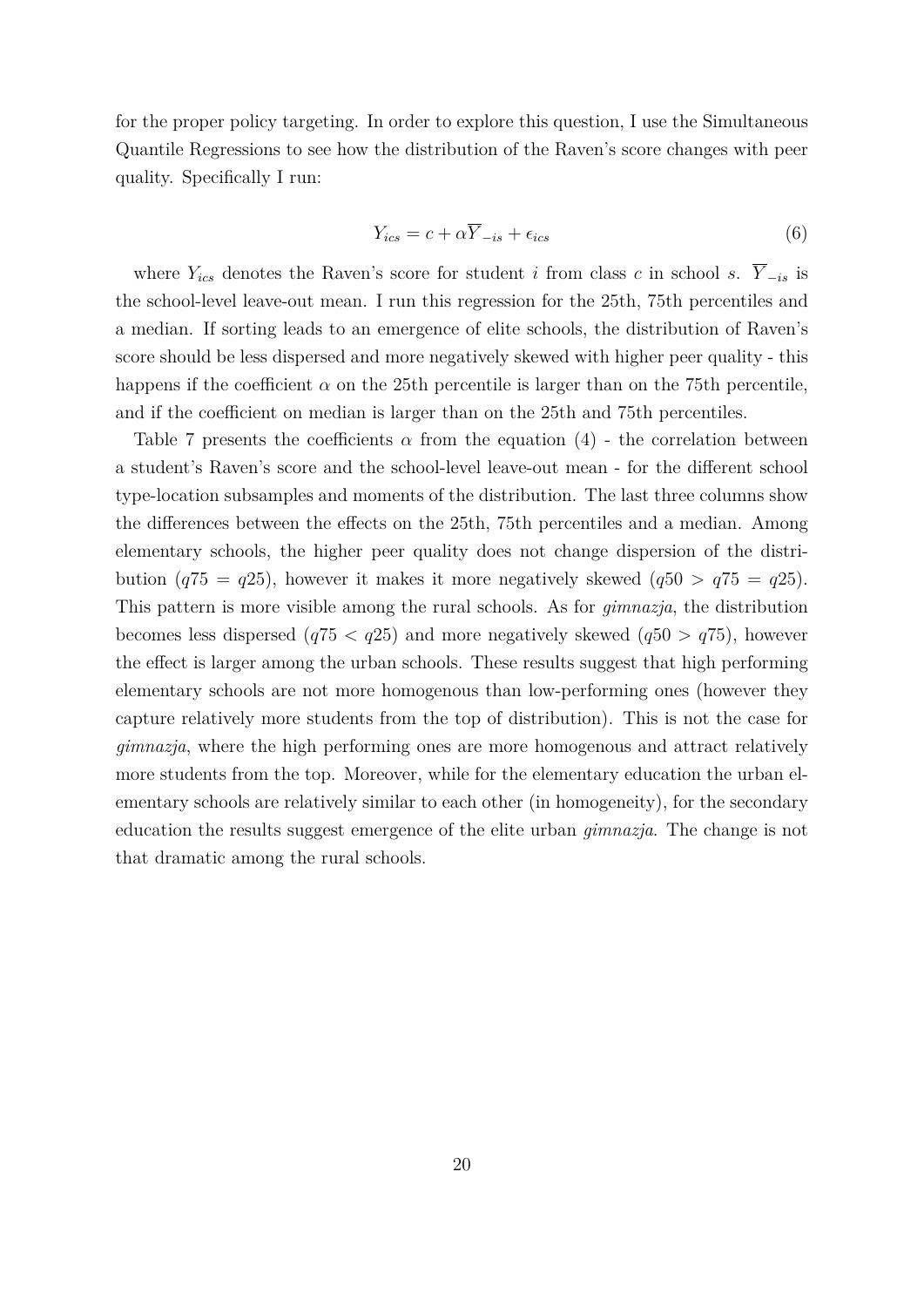|                                                                                                                                                                   |                   |                  | The Quantile Regression |                    |          | Differences             |         |
|-------------------------------------------------------------------------------------------------------------------------------------------------------------------|-------------------|------------------|-------------------------|--------------------|----------|-------------------------|---------|
| School $\&$ Location                                                                                                                                              | Ĕ                 | q25              | Q50                     | q75                |          | q75-q25 q75-q50 q50-q25 |         |
| Elementary & Rural                                                                                                                                                | .023)<br>$.885**$ | $.903**$ (0.046) | $1.02**$ (0.027)        | $.911**$ (.033)    | $000$ .  | $-108**$                | $116**$ |
| Elementary $&$ Urban                                                                                                                                              | .034)<br>$.822**$ | $.822**$ (0.086) | $1.03**$ (0.098)        | $(190)$ ** $(064)$ | 157      | .156                    | $208*$  |
| Gimnazjum & Rural                                                                                                                                                 | (.06)<br>.663**   | $.759**$ (0.084) | $0.728**$ (0.067)       | $(8F0)$ **799      | $-.192*$ | $-.161**$               | .031    |
| $Gimnazjum \&$ Urban                                                                                                                                              | .022)<br>.862**   | $1.063**$ (0.07) | $0.947**$ (0.061)       | $.686**$ (.05)     | $.377**$ | $-.261**$               | .116    |
|                                                                                                                                                                   |                   |                  |                         |                    |          |                         |         |
| Note: The table shows the correlation between a individual's Raven's score and the school-level leave-out mean of Raven's                                         |                   |                  |                         |                    |          |                         |         |
| score - this is the coefficient $\alpha$ from the regression: $Y_{ics} = c + \alpha Y_{-is} + \epsilon_{ics}$ . Robust standard errors in parentheses. ** denotes |                   |                  |                         |                    |          |                         |         |
| significance at the 1% level and $*$ at the 5% level.                                                                                                             |                   |                  |                         |                    |          |                         |         |

| $\overline{a}$<br>י<br>י<br>tion bottpoon a indiringly Raten and and the announce<br>l<br>2) りょうしょう<br>HAAR ATA<br>ĺ<br>ĺ | י<br>-<br>Common C<br>$\overline{\phantom{a}}$ | 22121<br>ſ<br>ì |            | The contract of the contract of the contract of the contract of the contract of the contract of the contract of the contract of the contract of the contract of the contract of the contract of the contract of the contract o<br>i torro se de interesta<br>usan-ulin-ark<br>yy yu<br>Ę |
|---------------------------------------------------------------------------------------------------------------------------|------------------------------------------------|-----------------|------------|------------------------------------------------------------------------------------------------------------------------------------------------------------------------------------------------------------------------------------------------------------------------------------------|
|                                                                                                                           |                                                |                 | Ramasenone | d<br>$\sum_{i=1}^{n}$                                                                                                                                                                                                                                                                    |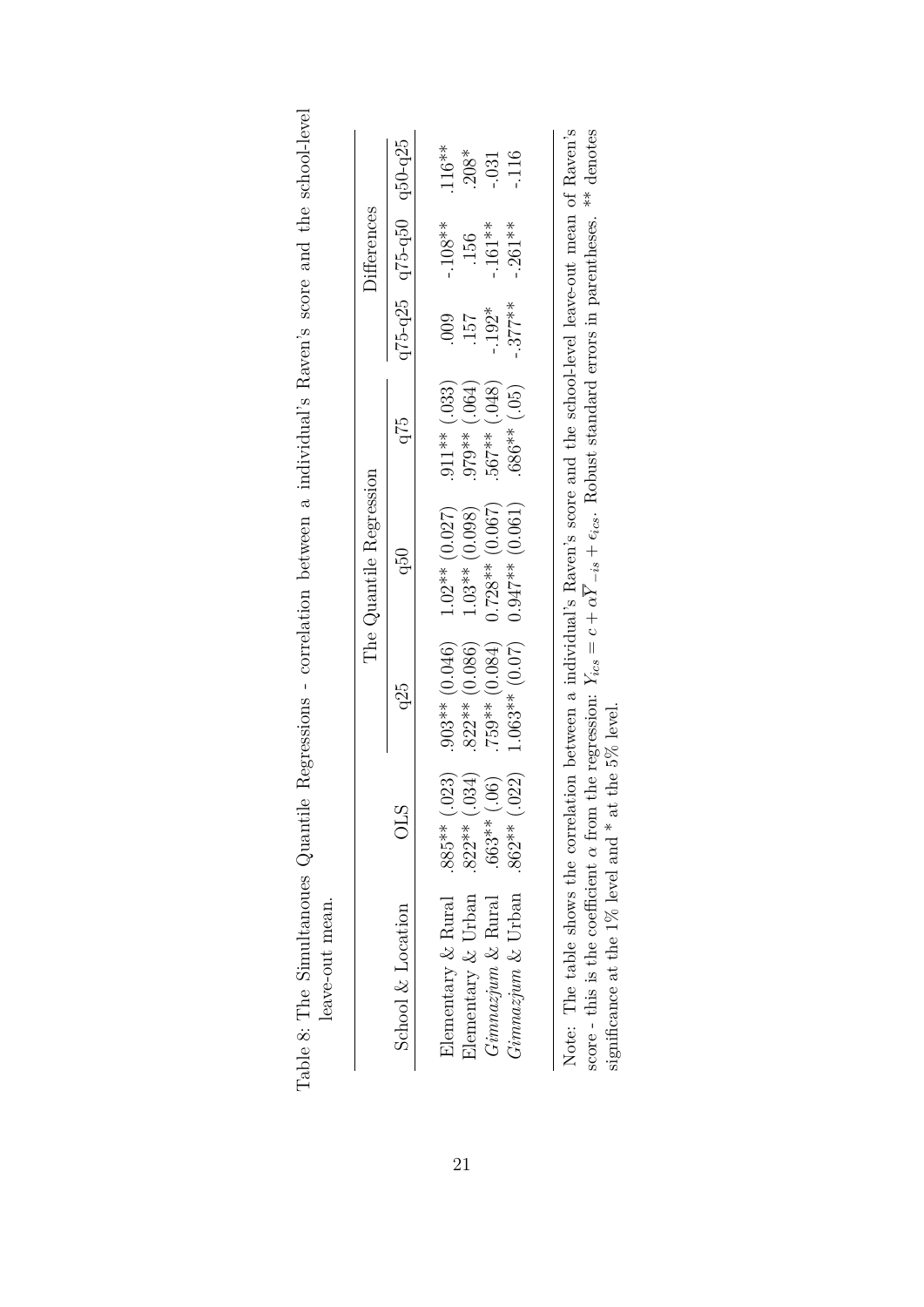#### **5.2 Sorting Within a School**

Sorting within a school increases in the urban areas and schools which face higher competition. This is in line with a model developed by Epple et al. (2002), which shows that the expansion of private education leads to stratification by ability and motivates public schools to introduce sorting within a school. The reason is that the public school tracking retains high-ability students, which in the absence of tracking, would go to a private school. Without tracking, public schools attract only low-ability students. However, in Poland there is a strong political pressure to equalize composition of students across classes and school principals might don't want to openly brake this rule. Anecdotal evidence suggests that specialized classes might serve as a signaling device. For instance, a French language class effectively excludes the low class students from the peer group and knowing this, the high-class parents might want to send their children to this school and class.<sup>20</sup> The interplay between a competition and sorting within could indicate that *de facto* informal tracking takes place within a school (Figlio and Page 2002), which might reinforce the effect of competition on educational inequalities of opportunities.

The *gimnazjum*'s principals answers to the survey might shed some light on the reasons behind the increase in sorting within. They were asked about the procedures used in the assignment of students to classes. The data has a qualitative nature thus it only provides anecdotal evidences, moreover one has to remember that these are self-reported answers (the reliability of this kind of data is discussed in Betts and Shkolnik (2000b)). Generally, the principals underline that they are trying to create classes with homogenous level of skills and for this purpose they use measures of past achievements (mainly the standardized exam scores after elementary school). Nevertheless, at the same time they tend to sort students based on their language knowledge, sport achievement or special requests from parents and students. Therefore, even though officially they do not track students within a school, in practice they create specialized classes, which are *de facto* forms of tracking.

The political correctness might bias the principals' answers. The questions about attitude toward the external examinations and their usage in various school activities may be a less biased proxy of principals' behaviour. Since there are only 150 *gimnazja* in the sample, one has to keep in mind the results are based on a relatively small sample. Table  $9^{21}$  Panel A shows that there is a general pattern that principals from the urban

<sup>&</sup>lt;sup>20</sup>Also the language knowledge is more diverse in the urban areas, so that there is more need for the class composition adjustment

<sup>&</sup>lt;sup>21</sup>The exact definitions of the questions are provided in the table notes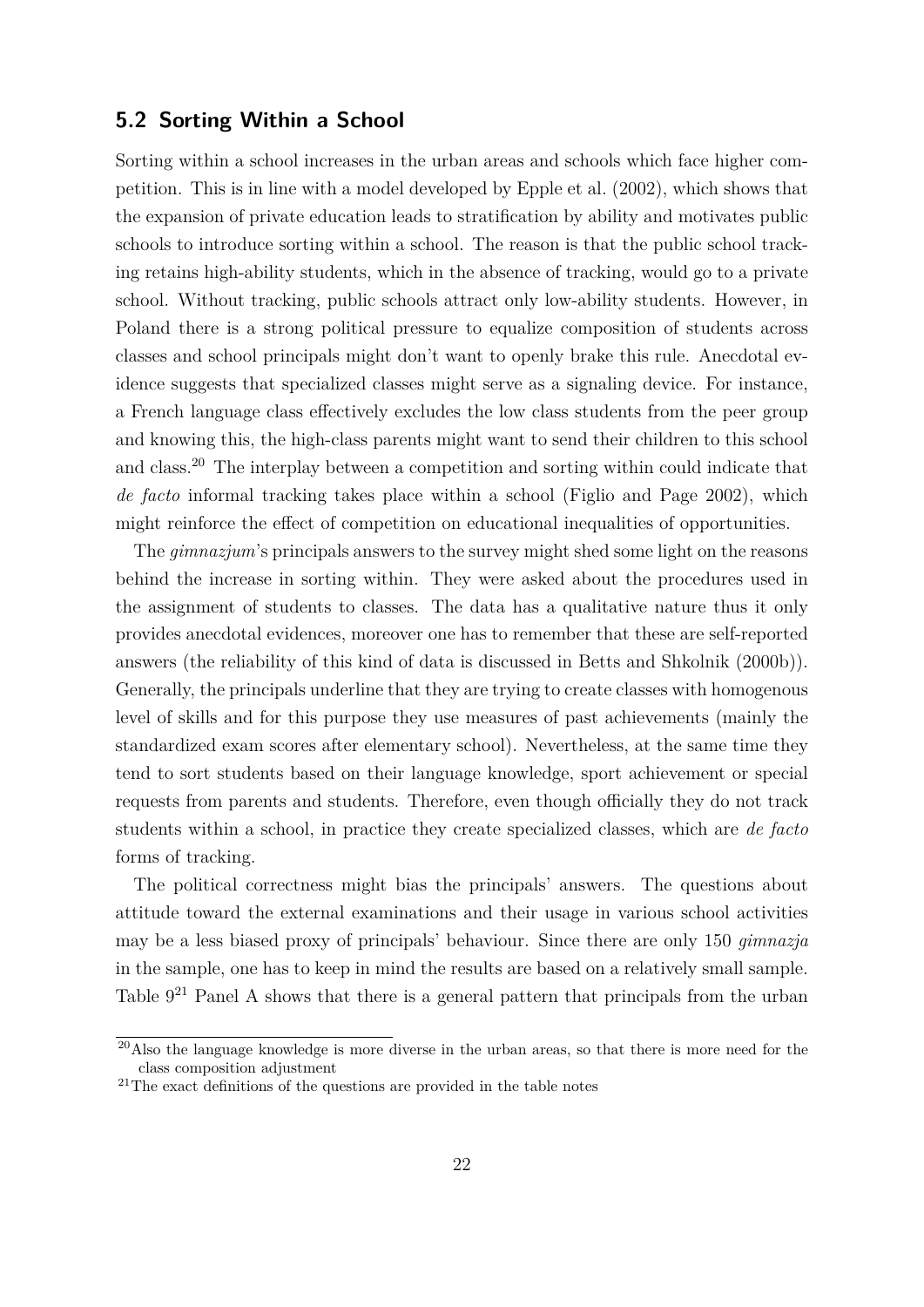schools are more likely to trust and use information coming from the external exams, at the same time, however, they believe that the score matters too much in the educational path of a child. These results are consistent with the hypothesis that practice of meritbased student grouping is more widespread in the cities. However, even though the magnitude is relatively large, the differences are mostly insignificant. The alternative explanation is that the principal's characteristics are different between the areas. The second panel of Table 9 shows that they are almost identical when it comes to the work experience and education<sup>22</sup> but the share of females is higher in the urban areas.

Finally, it would be informative to know whether sorting across classes is connected with any adjustment in teaching resources. Table 7, using the sample of *gimnazja* and regression of the class Raven's average on teacher's characteristics  $T_{icq}$  (teacher *i* who teaches class *c* in *gimnazjum g*) along with the school fixed effects

$$
\overline{Y}_{cg} = c + \kappa T_{icg} + \mu_g + \epsilon_{icg} \tag{7}
$$

shows that this is not the case. As a result, it suggests that this form of tracking within a school increases inequalities, since peer effects are not offset by any tailoring of teaching resources.

<sup>&</sup>lt;sup>22</sup>In practice all principals have the same level of education.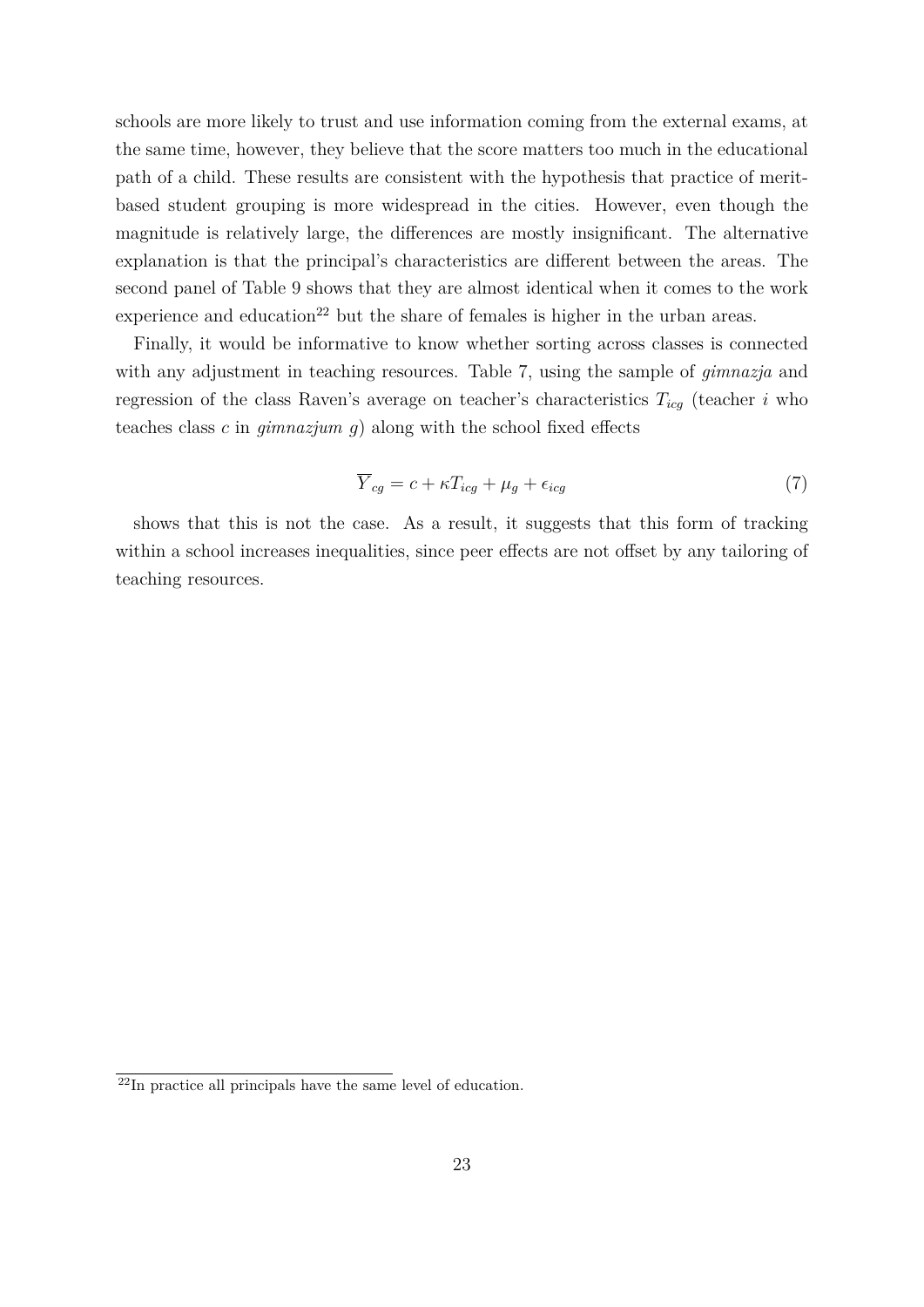|                                                                                                                   |     |            | Urban      |               | Rural         |            |
|-------------------------------------------------------------------------------------------------------------------|-----|------------|------------|---------------|---------------|------------|
| Dep. Variable: Mean of Raven's score at the class level                                                           |     |            |            |               |               |            |
| Teaching Experience .0009 (.009)                                                                                  |     |            | (014)(019) |               | $-.006(.011)$ |            |
| 1st Teacher Rank                                                                                                  |     | .316(.260) |            | 378 (.688)    |               | 286 (.255) |
| 2nd Teacher Rank                                                                                                  |     | .373(.340) |            | $.873$ (.873) |               | 089(0.262) |
| 3rd Teacher Rank                                                                                                  |     | (0.347)    |            | 361(.916)     |               | .063(.28)  |
| School FE                                                                                                         | yes | yes        | yes        | yes           | yes           | yes        |
|                                                                                                                   | 929 | 927        | 403        | 402           | 526           | 525        |
| Note: Unit of observation is teacher-class in <i>gimnazjum</i> . Robust standard errors in parentheses.** denotes |     |            |            |               |               |            |
| significance at the 1% level and * at the 5% level. The outcome variable is class mean of standardized Raven's    |     |            |            |               |               |            |
| Progressive Matrix Test score (with subtracted mean and divided by standard deviation). Teacher ranks are         |     |            |            |               |               |            |
| official professional ranks in the Polish education system; the baseline rank is "no rank"; 1st rank is "contract |     |            |            |               |               |            |
| teacher"; 2nd rank is "appointed teacher"; 3rd rank is "certified teacher".                                       |     |            |            |               |               |            |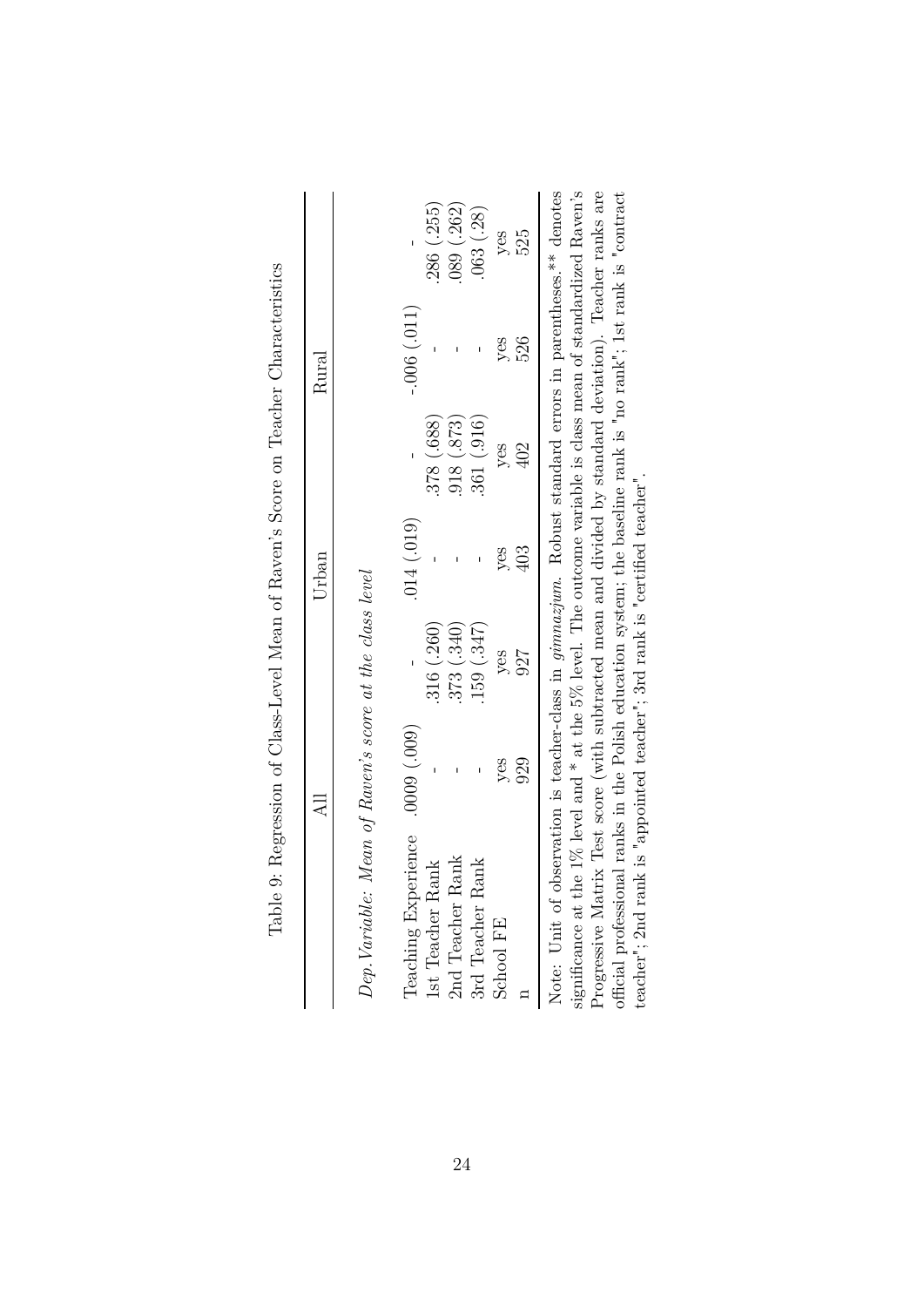| Question |  | Urban Rural Difference |
|----------|--|------------------------|
|          |  |                        |

Table 10: *Gimnazjum*'s Principals

#### *Panel A: Principals and the External Examination*

| 6th grade exam as a good signal         | 67.2\% | 55.6\% | 11.4   |
|-----------------------------------------|--------|--------|--------|
| Usage of the 6th grade exam             | 84.8%  | 77.8%  | 7      |
| External examination as a good signal   | 93.5\% | 83.4\% | $9.9*$ |
| External examination is random          | $18\%$ | 26.3%  | 8.3    |
| External examination is too influential | 62\%   | $47\%$ | 15     |
| Panel B: Principals' characteristics    |        |        |        |
| Experience in schooling (years)         | 24     | 24.3   | 0.3    |
| Experience as a principal (years)       | 11.2   | 99     | 1.3    |
| % of females                            | 70\%   | $60\%$ | 10     |
| n                                       | 46     | 104    |        |

Note: Variable "6th grade exam as a good signal" is an answer to the question "Is the 6th grade exam a good measure of skills of students who are attending your school?"; "Ext. exam as a good signal" is an answer to " Do you agree that the external examination allows to compare students' achievements?"; Ext. exam is random is an answer to: "Do you agree that the examination scores are pretty much random?"; "Ext. exam is too influential" is an answer to: "Do you agree that the examination scores matter too much in the educational path of a child?". All above variables equals one for questions:"strongly agree"/"rather agree" and 0 for "rather disagree"/"strongly disagree". Variable "Usage of the 6th grade exam" is one if principal's school analyzed examination score and used them somehow. \* - denotes significant difference at the 5% level.

## **5.3 The Causal Effect of Changing the Structure of Comprehensive Education**

The focus of this paper is on the interplay between characteristics of the educational market and sorting of student, however it would be also informative to estimate the similar effect of a change in the structure of comprehensive education. The 1999 educational reform has replaced the single 8-year long elementary school by two schools: the new 6-years elementary school and 3-years *gimnazjum*. Knowing the effect of this change on sorting might be crucial for policy-makers in countries, which are considering redesigning and expansion of the comprehensive education.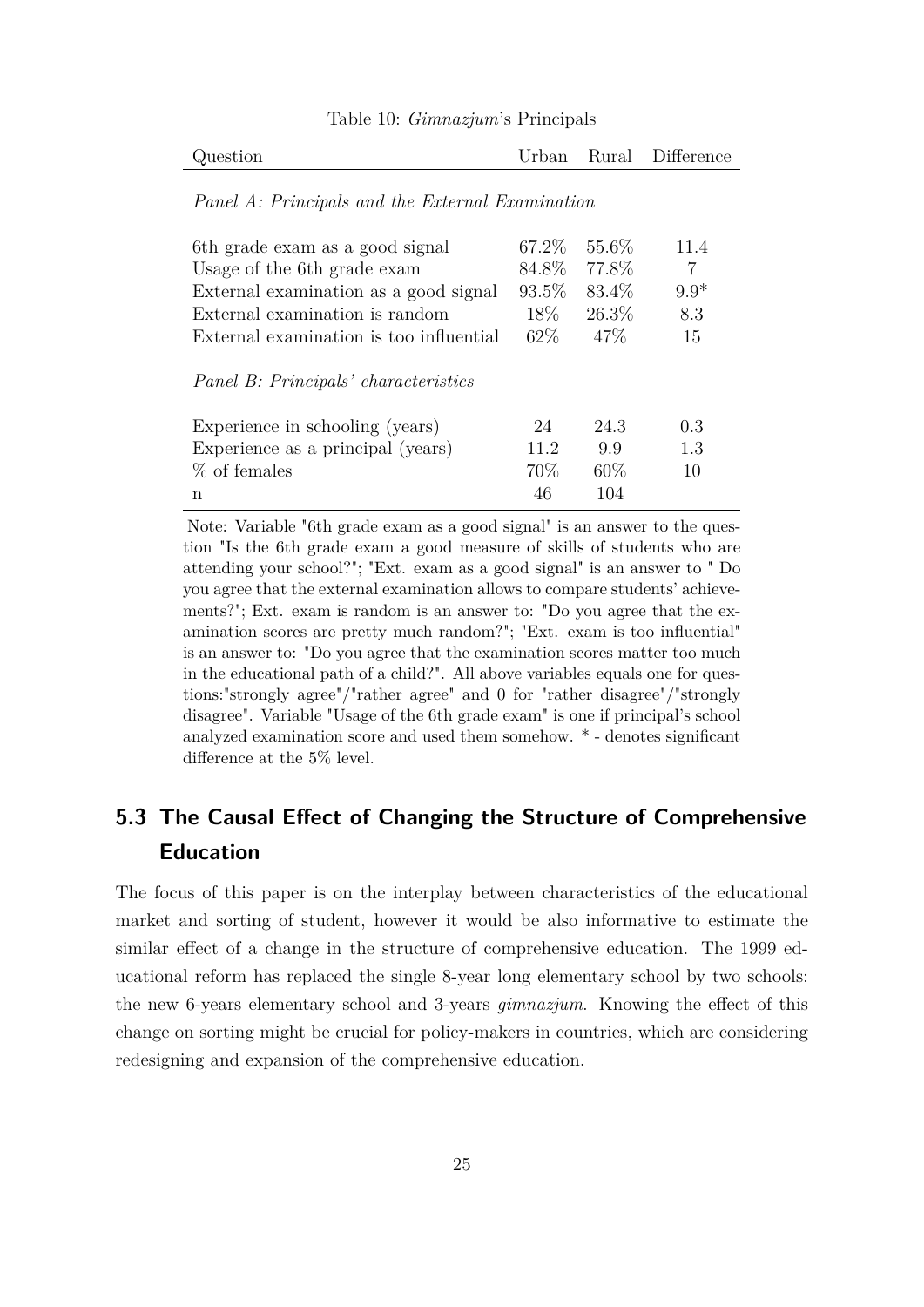My research design can provide me with the causal effect on sorting of students, under two assumptions: firstly, there are no changes in a composition of classes and schools during elementary school; secondly, there are no differences between these two regimes in student sorting at the entrance to elementary school. Whereas the first assumption is not very strong, the second is harder to defend. Since in the old regime, sorting of students to elementary school is likely to be higher, one can interpret my result as biased toward higher sorting. The logic is that I compare sorting of students at the entrance to secondary school to sorting at the entrance to elementary school. If the later is the same in both regimes, this provides me with the change in sorting after splitting comprehensive education into two parts.

The bias means that in the case of rural areas I estimate the lower bound of the effect and the actual increase in mixing of student was at least as large as the reported change. Contrary to this, in the case of the urban areas I estimate the upper bound, so in reality the change in sorting might be neutral. Nevertheless, the results clearly show that splitting the comprehensive education is potentially a very effective tool in fighting inequalities of opportunities in areas with low competition between schools.

# **6 Conclusions**

Recently Poland has been shown as an example of a success country when it comes to educational achievements. The Economist (2013) in the article *The best and brightest* from August 17th 2013 argues:

Poland has made some dramatic gains in education in the past decade. Before 2000 half of the country's rural adults had finished only primary school. Yet international rankings now put the country's students well ahead of Americas in science and maths (the strongest predictor of future earnings), even as the country spends far less per pupil. What is Poland doing right? And what is America doing wrong?

Many scholars claim that the source of the success lies in the relatively long comprehensive education (Jakubowski et al. 2010, Budapest Institute 2014). My paper suggests that the picture is much more complex, as *de facto* we observe different educational systems in the different educational markets. Compare to the initial sorting at the first comprehensive school, the secondary comprehensive school in the urban areas is in reality a form of hidden tracking, while in the rural it is effectively mixing students.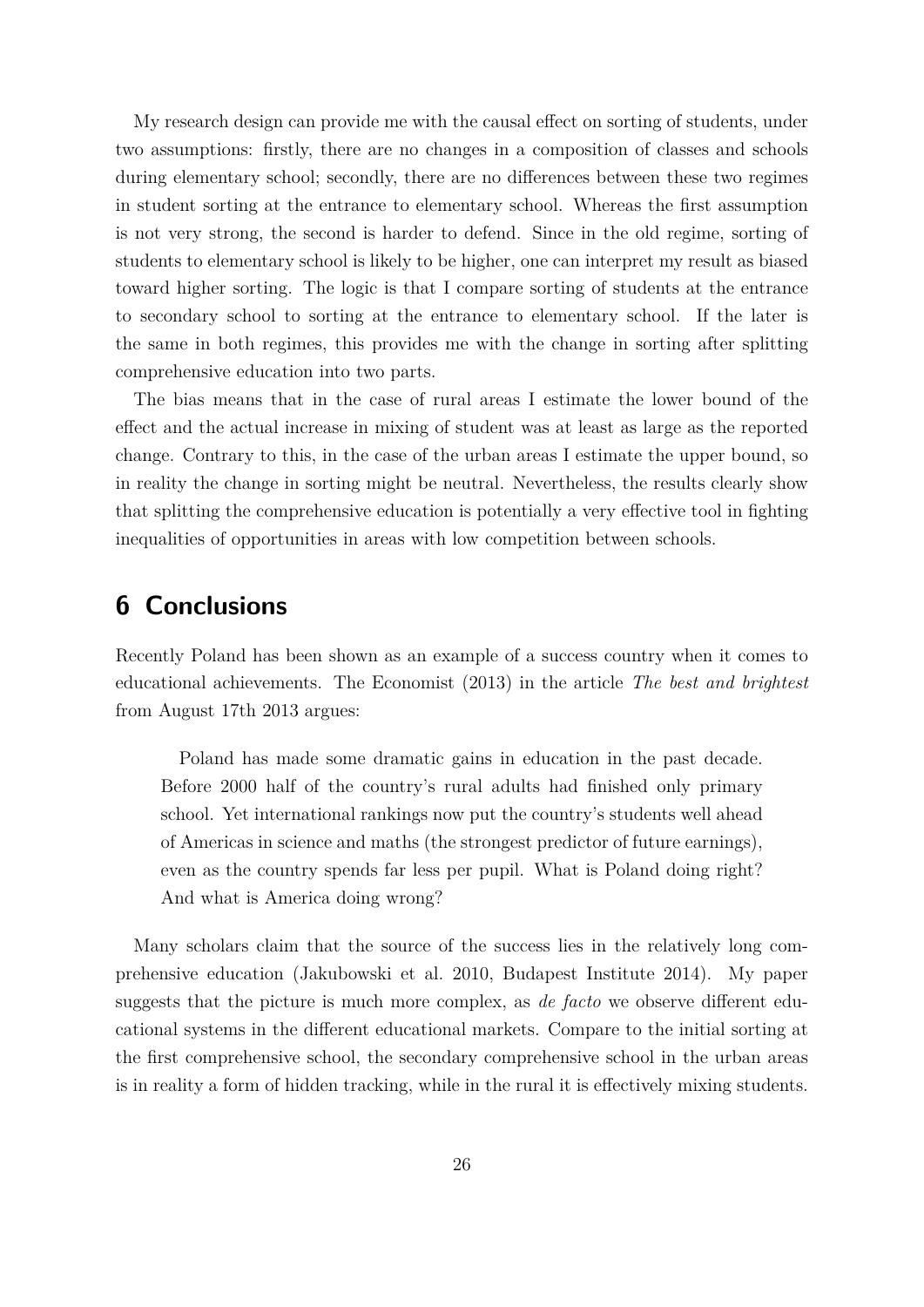Therefore one has to be careful when drawing a strong conclusions from the Polish case. Also, this paper suggests that the conceptual division between the comprehensive and tracking education might not be enough to fully describe the educational systems.

Moreover, I find evidence that competitiveness of the educational market is connected with higher sorting across classes and between schools. This contributes to the general literature on educational competition as it provides an empirical evidence that competition leads to an increase in sorting within a school. This is consistent with a theoretical model proposed by Epple et al. (2002). Therefore the attention of researchers should focus not only on changes in inequalities across schools or school districts, but also within a school. This further underlines the role of a school principal in levelling the playing field.

More research is needed to draw strong conclusions about the effect of a change in the structure of comprehensive education on sorting of students. Nevertheless, at least in the rural context, splitting the comprehensive education seems to be an effective tool for reinforcing its positive effect on educational equalities.

# **References**

- **Ammermüller, Andreas**, "Educational opportunities and the role of institutions," Technical Report, ZEW Discussion Papers 2005.
- **Argys, Laura M, Daniel I Rees, and Dominic J Brewer**, "Detracking America's Schools: Equity at zero cost?," *Journal of Policy Analysis and Management*, 1996, *15* (4), 623–645.
- **Betts, Julian**, "The economics of tracking in education," *Handbook of the Economics of Education*, 2011, *3* (341-381), 4.
- **Betts, Julian R and Jamie L Shkolnik**, "The effects of ability grouping on student achievement and resource allocation in secondary schools," *Economics of Education Review*, 2000, *19* (1), 1–15.
- **and**  $\equiv$ , "Key difficulties in identifying the effects of ability grouping on student achievement," *Economics of Education Review*, 2000, *19* (1), 21–26.
- **Brouwers, Symen A, Fons JR Van de Vijver, and Dianne A Van Hemert**, "Variation in Raven's Progressive Matrices scores across time and place," *Learning and Individual Differences*, 2009, *19* (3), 330–338.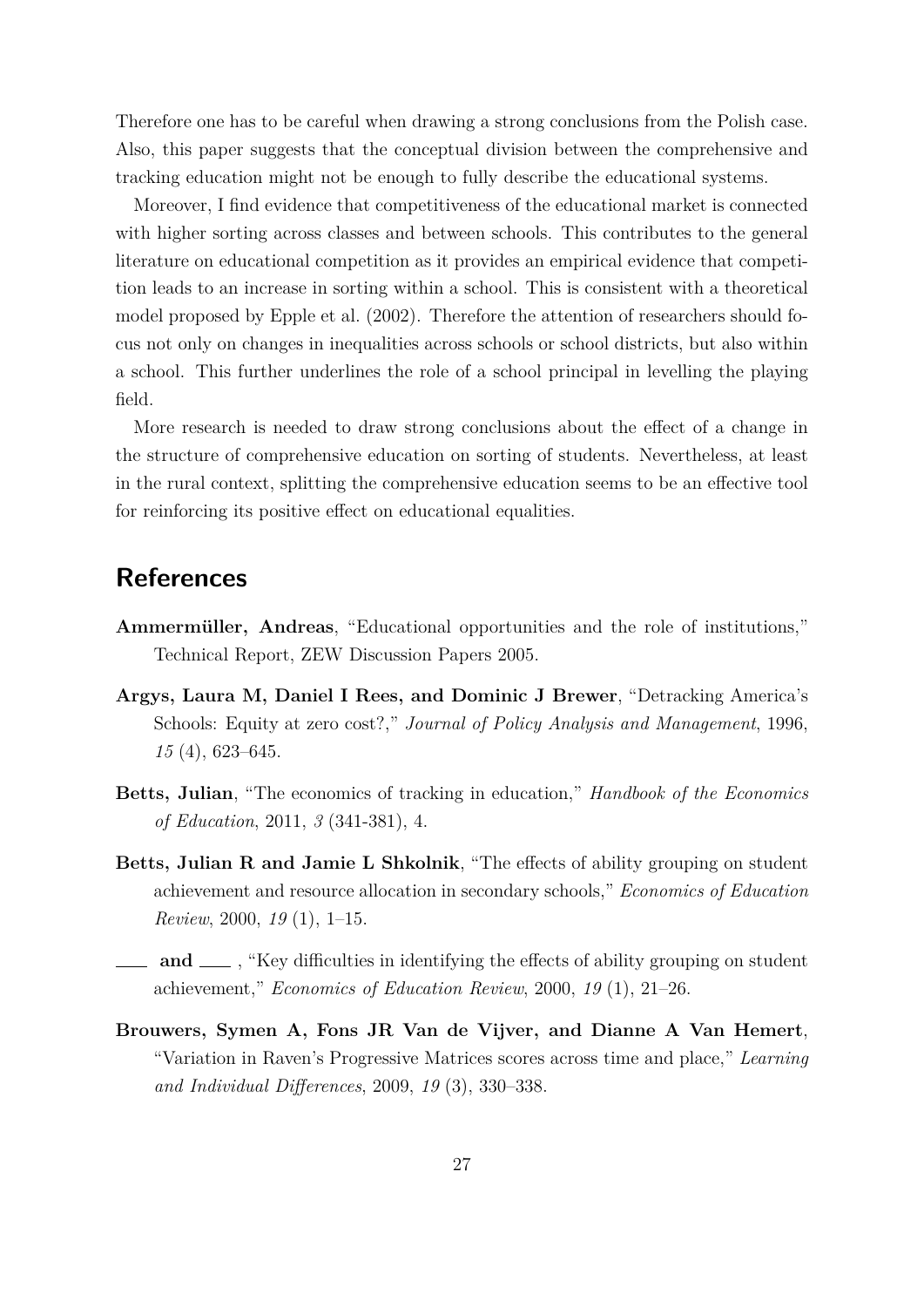- **Brunello, Giorgio and Daniele Checchi**, "Does school tracking affect equality of opportunity? New international evidence," *Economic Policy*, 2007, *22* (52), 781– 861.
- **Budapest Institute**, "Early tracking in education in the Visegrad countries. Policy brief.," 2014. forthcoming.
- **Bukowski, Paweł and Martyna Kobus**, "Educational Equality of Opportunity in Poland," *Ekonomista*, 2012, (5), 605–627.
- **Dolata, Roman**, "Analiza roznicowania sie systemu oswiaty w Polsce na poziomie szkol podstawowych i gimnazjow, edycja 2011," Technical Report, Edukacyjna Wartosc Dodana 2011.
- **Epple, Dennis and Richard E Romano**, "Competition between private and public schools, vouchers, and peer-group effects," *American Economic Review*, 1998, pp. 33–62.
- **, Elizabeth Newlon, and Richard Romano**, "Ability tracking, school competition, and the distribution of educational benefits," *Journal of Public Economics*, 2002, *83* (1), 1–48.
- **Figlio, David N and Marianne E Page**, "School choice and the distributional effects of ability tracking: does separation increase inequality?," *Journal of Urban Economics*, 2002, *51* (3), 497–514.
- **and Maurice E Lucas**, "What's in a grade? School report cards and the housing market," *American Economic Review*, 2004, pp. 591–604.
- **Galindo-Rueda, Fernando and Anna Vignoles**, "The declining relative importance of ability in predicting educational attainment," *Journal of Human Resources*, 2005, *40* (2), 335–353.
- **Gamoran, Adam**, "Student achievement in public magnet, public comprehensive, and private city high schools," *Educational Evaluation and Policy Analysis*, 1996, *18*  $(1), 1-18.$
- **Hanushek, Eric A and Ludger Woessmann**, "The role of school improvement in economic development," Technical Report, National Bureau of Economic Research 2007.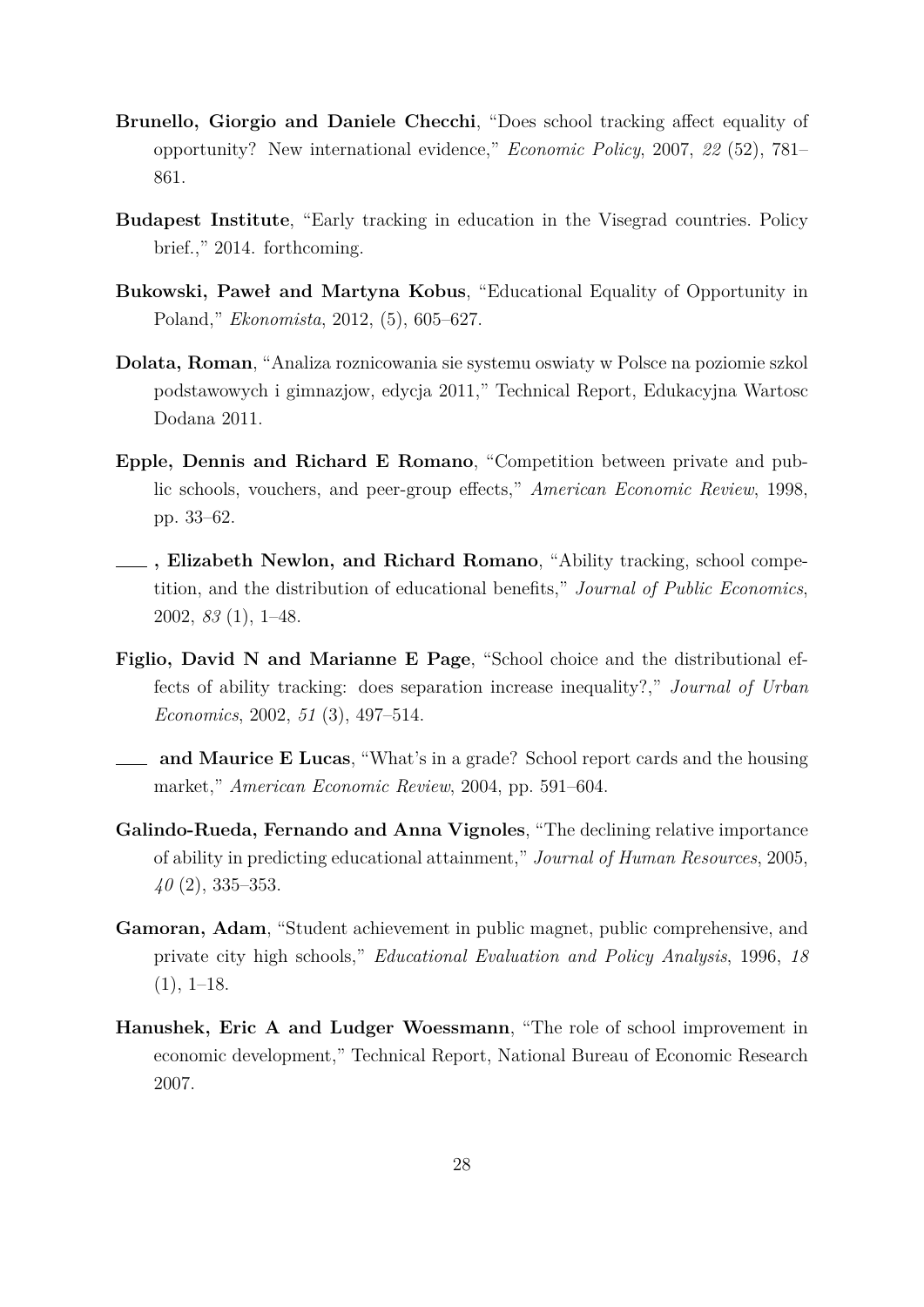- **Herczynski, Jan and Aneta Sobotka**, "Siec szkol podstawowych i gimnazjow w Polsce 2007-2012 - *Draft version of the report*," Technical Report, Instytut Badan Edukacyjnych 2013.
- **Hoffer, Thomas B**, "Middle school ability grouping and student achievement in science and mathematics," *Educational Evaluation and Policy Analysis*, 1992, *14* (3), 205– 227.
- **Horn, Daniel**, "Age of selection counts: a cross-country analysis of educational institutions," *Educational Research and Evaluation*, 2009, *15* (4), 343–366.
- **Hoxby, Caroline M**, "Does competition among public schools benefit students and taxpayers?," *American Economic Review*, 2000, pp. 1209–1238.
- **Hsieh, Chang-Tai and Miguel Urquiola**, "The effects of generalized school choice on achievement and stratification: Evidence from Chile's voucher program," *Journal of Public Economics*, 2006, *90* (8), 1477–1503.
- **Jakubowski, Maciej, Harry A Patrinos, Emilio Ernesto Porta, and Jerzy Wisniewski**, "The impact of the 1999 education reform in Poland," *World Bank Policy Research Working Paper Series, Vol*, 2010.
- **Jasinska, Aleksandra, Joanna Hawrot, Grzegorz Humenny, Przemyslaw Majkut, and Maciej Konlewski**, "Kontekstowy model efektywnosci nauczania po I etapie edukacyjnym - wyniki badania podluznego w szkolach podstawowych.," Technical Report, Instytut Badan Edukacyjnych 2013.
- **Kane, Thomas J, Stephanie K Riegg, and Douglas O Staiger**, "School quality, neighborhoods, and housing prices," *American Law and Economics Review*, 2006, *8* (2), 183–212.
- **Kertesi, Gabor and Gabor Kezdi**, "School segregation, school choice and educational policies in 100 Hungarian towns," Technical Report, Institute of Economics, Centre for Economic and Regional Studies, Hungarian Academy of Sciences 2013.
- **Manski, Charles F**, "Identification of endogenous social effects: The reflection problem," *The Review of Economic Studies*, 1993, *60* (3), 531–542.
- **Meghir, Costas and Mårten Palme**, "Educational reform, ability, and family background," *The American Economic Review*, 2005, *95* (1), 414–424.